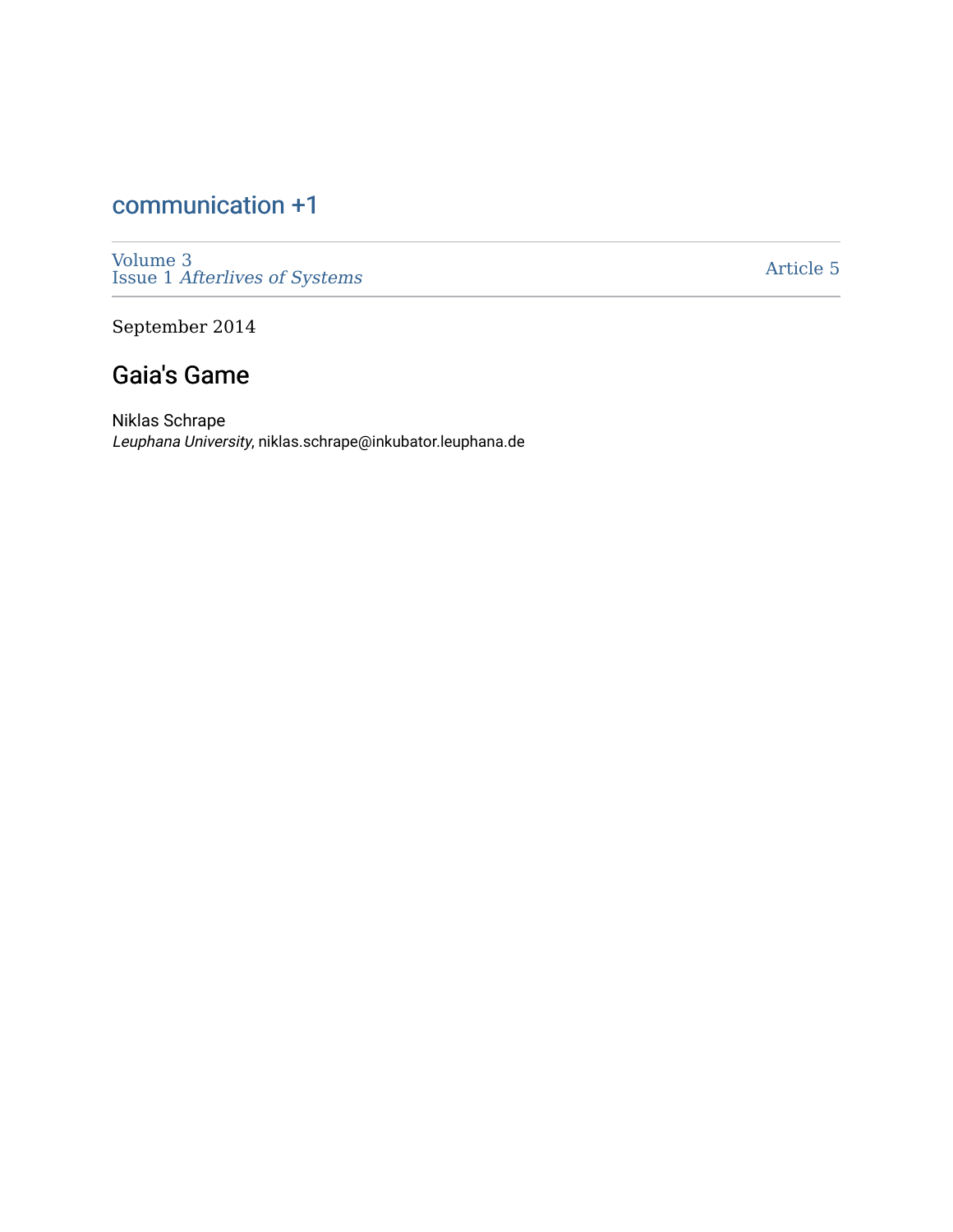## **Introduction**

I would try to be a God that surprised himself. (Laughter.) I think being the all-knowing God would be, you know, hell. - *Will Wright, creator of SimEarth*<sup>1</sup>

The figure of Gaia plays a prominent role in Bruno Latour's recent publications. The Gaia hypothesis, first formulated by James Lovelock and Lynn Margulis in the mid-1960s, can be understood as pinnacle of system thinking.<sup>2</sup> It describes Earth as one cybernetic system, determined by the interplay of biosphere, atmosphere and geosphere. For Latour, Gaia is a catalyst that forces mankind to attain a novel understanding of the relation between culture and nature. But the Gaia hypothesis contains a peculiar tension between the image of a sublime nature, utterly indifferent to the needs of human beings, and the grandiose vision of total control over the system Earth. This tension is not only apparent in theoretical writing, but also in simulation programs based on the Gaia hypothesis, such as the Daisyworld model and the computer game *SimEarth: The Living Planet* (1991). The following article will carve out how Lovelock's Gaia differs from Latour's and discuss how these perspectives relate to two substantially distinct approaches to cybernetics (first-order and second-order) and computer simulations (system dynamics and cellular automata).

## **Latour's use of Gaia**

 $\overline{a}$ 

In his recent book *An Inquiry into Modes of Existence* (2013), acclaimed French sociologist and philosopher Bruno Latour sketches out a quite spectacular research program: He demands nothing less than to overcome the modern preoccupation with objective scientific truth and to rediscover the plurality of vastly different modes of existence (like religion, morality or law). He does not only want to deconstruct the scientific worldview, he wants to redesign it. Latour repeatedly states one reason, why this is needed at this very moment: "Gaia approaches".<sup>3</sup>

 For Latour, "Gaia" is a concept that holds the potential to redefine the relation between *society* and *nature* in the time of an ecological crisis. Gaia implies a

<sup>&</sup>lt;sup>1</sup> In: Celia Pearce, "Sims, BattleBots, Cellular Automata God and Go: A Conversation with Will Wright by Celia Pearce," *Game Studies* V2 I2 (2002), accessed July 3, 2014, http://www.gamestudies.org/0102/pearce/.

 $2<sup>2</sup>$ The first paper, in which the principles oft he Gaia hypothesis were formulated has been James E. Lovelock and C. E. Giffin, "Planetary Atmospheres: Compositional and Other Changes" Associated with the Presence of Live," *Advances in Astronautical Sciences* 25 (1969), accessed June 30, 2014, http://www.jameslovelock.org/page19.html.

<sup>3</sup>Bruno Latour, *An Inquiry into Modes of Existence: An Anthropology of the Moderns*  (Cambridge: Harvard University Press, 2013), 13.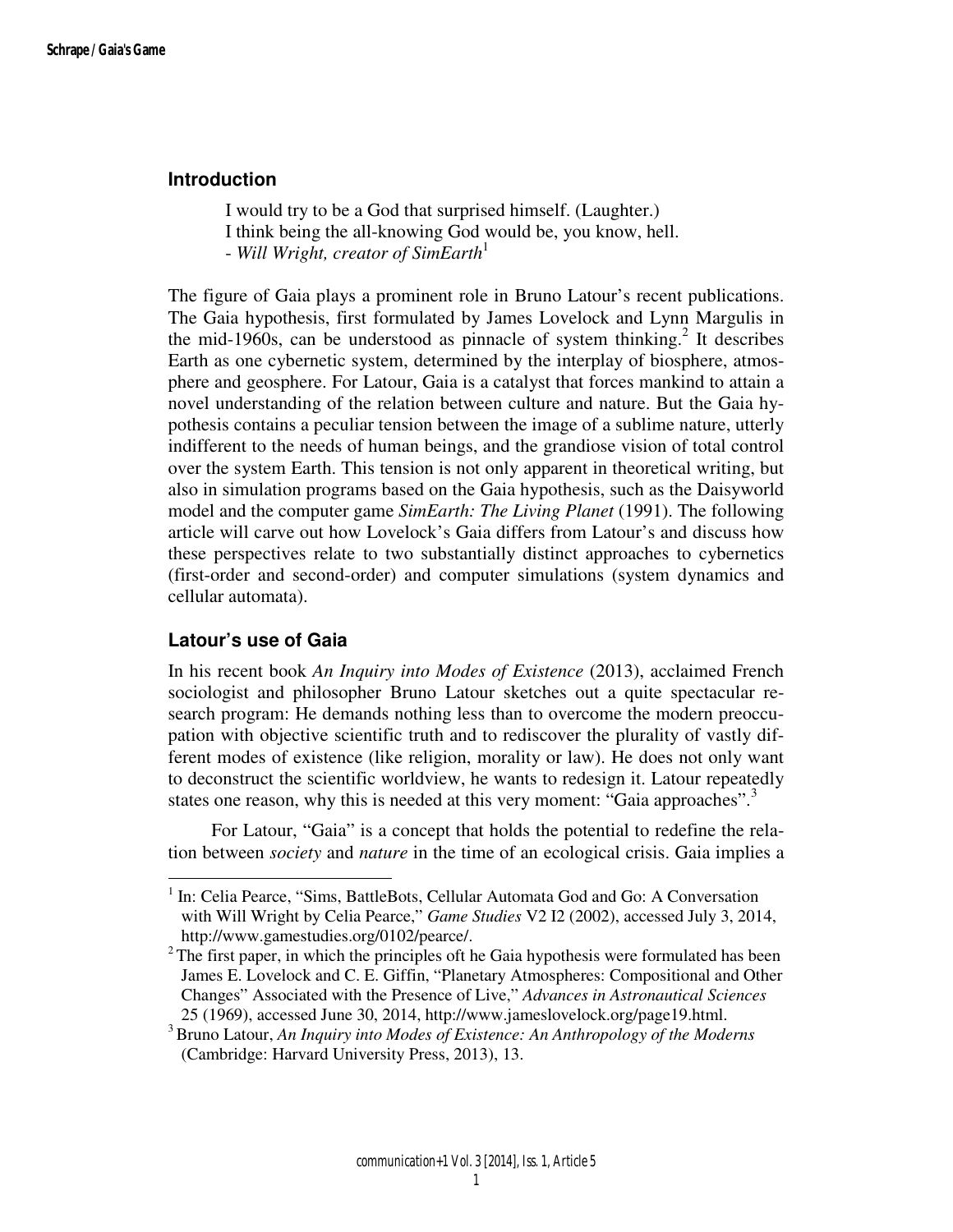holistic understanding, in which humankind and Earth's biosphere are being comprehended as tightly coupled and intertwined. When he evokes its imminent approach, he refers to the necessity to adopt this new way of thinking in order to face the impending crisis of climate change. But in Latour's phrasing, Gaia is more than just a conceptual object, it's the subject of the sentences: Gaia approaches. For him, Gaia is an actor with whom humankind enters into confronta- $\frac{1}{2}$  tion.<sup>4</sup> Thus, Gaia is both: a concept and a real power. The factuality of the climate change forces the sciences to rethink their conception of nature. But at the same time, this factuality is fabricated by the sciences themselves via measurements, models and computer simulations. The concept of Gaia, that could guide their rethinking, is not less fabricated.

 For Latour, mankind stands before the dilemma between *modernising* and *ecologising*. 5 Shall we keep on with the technoscientifical objectivation of Earth, shall we further aim at the mastering of a lifeless nature? Or shall we redefine ourselves as an integral part of a living global ecology? He advocates the latter but is well aware that a mere deconstruction of modern values is not enough to motivate change. What would be needed, instead, would be a positive assemblage of values, a new way of thinking, a novel ecological belief-system - based on the figure of Gaia:

It is now before Gaia that we are summoned to appear: Gaia, the odd, doubly composite figure made up of science and mythology used by certain specialists to designate the Earth that surrounds us and that we surround, the Möbius strip of which we form both the inside and the outside, the truly global Globe that threatens us even as we threaten it.<sup>6</sup>

For Latour, the concept of Gaia has a scientific as well as a mythological dimension: it derives from measurements, data, and modelling but it also incorporates an abundance of mythological connotations as its name evokes the Greek goddess of Earth. Fittingly, Lovelock's hypothesis received its name by a poet: William Golding, the author of *Lord of the Flies* (1954) and one of Lovelock's neighbours, suggested it. It is therefore not surprising that the name carries a substantial ambiguity that irritated several members of the scientific community, who feared an animistic anthropomorphisation of Earth.<sup>7</sup> But for Latour, that's exactly the point:

 $<sup>4</sup>$  Ibid., 10.</sup>

 $<sup>5</sup>$  Ibid., 8.</sup>

 $6$  Ibid., 9f.

<sup>7</sup>See for example: Ford W. Doolitle, "Is Nature Really Motherly?" *The CoEvolution Quarterly* Spring (1981).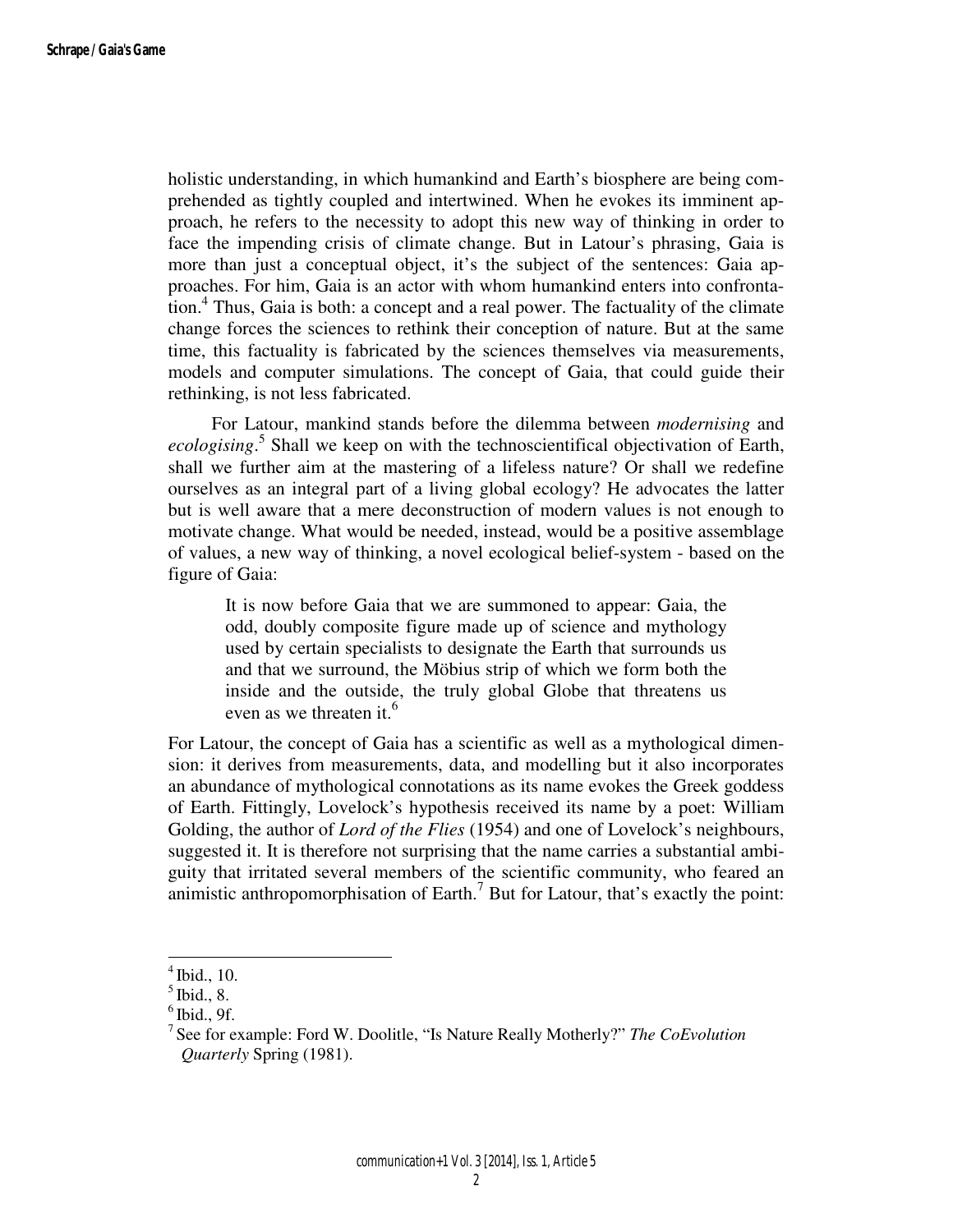the concept of Gaia defies the belief in an objective science that studies nature as a passive and de-animated object.

 In Latour's view, the metaphysics of Western modernity, with their assumed divide between nature and society, their focus on reason, the one truth, and expanding technological control over the world, would have led directly into the current ecological crisis. But such metaphysics of technological progress would now become useless - and new ones would be needed:

We have to fight trouble with trouble, counter a metaphysical machine with a bigger metaphysical machine. (…) why not transform this whole business of recalling modernity into a grand question of *design*? 8

Latour writes about the "*recalling* of modernity, in all senses of the word 'recall' (including the meaning it has in the automobile industry)".<sup>9</sup> Recalling modernity implies to remember and question its underlying assumptions but also to bring it back to the workbench in order to re-design it. For Latour, modernity's metaphysics are broken and have to be replaced like the defect motor of a car. But such a re-design cannot be simply attempted by a single philosopher. Latour recognises that a diplomatic approach is in place. He therefore envisions a grand negotiation process, in which all possible modes of existence enter with equal rights. Religion, Science, Law etc. should openly discuss their logics, presumptions, and premises. He does not claim to have brand-new and ready-to-work metaphysics at hand but insists on their necessity and the need for a general debate. Thus, his whole inquiry is just the beginning of a process that ideally should have novel metaphysics as its outcome. The enigmatic figure of Gaia is the catalyst of this process.

## **Two Faces of Gaia**

The notion of Gaia has been coined by the chemist and inventor James Lovelock<sup>10</sup> in close collaboration with evolutionary biologist Lynn Margulis.<sup>11</sup> In its essence it describes the biosphere, atmosphere, hydrosphere, and geosphere of the planet Earth as an interconnected system that attains and creates the conditions for con-

<sup>8</sup>Latour, *Modes of Existence*, 23.

 $9$  Ibid., 16.

<sup>&</sup>lt;sup>10</sup> Especially in his monographies: James E. Lovelock, *Gaia: A New Look at Life on Earth* (Oxford: Oxford University Press, 2000 [1979]). And: James E. Lovelock, *Ages of Gaia* (Oxford: Oxford University Press, 1995 [1988]).

 $11$  For example in: James E. Lovelock and Lynn Margulis, "Atmospheric Homeostasis by and for the Biosphere. The Gaia Hypothesis," *Tellus* 26 (1974).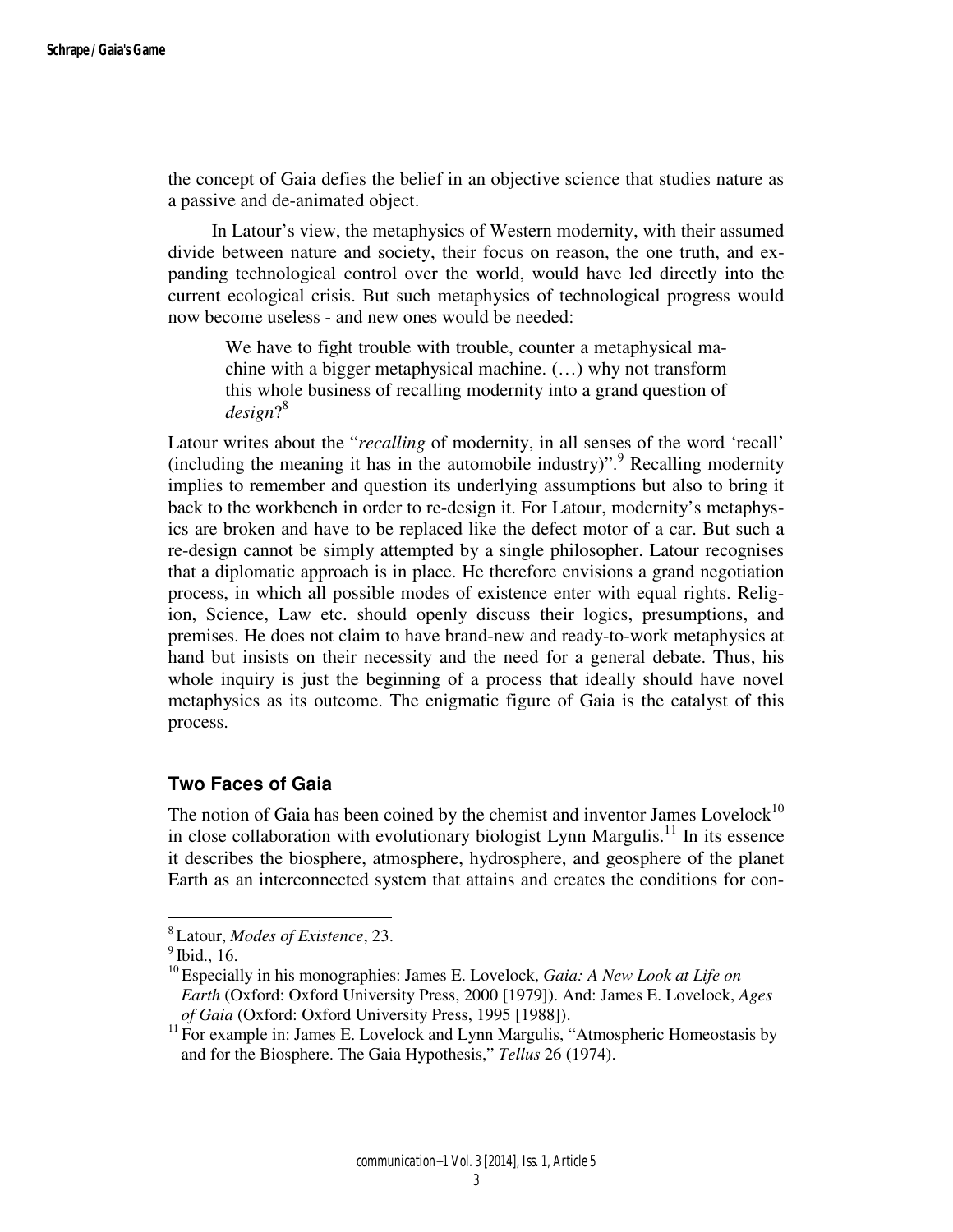l

tinuous life via feedback-loops. Thus, the beings of the biosphere themselves secure the requirements for their own survival.<sup>12</sup> The obvious objection to this hypothesis is that such a regulation would demand some voluntary action - and thus a planetary consciousness. Several of the original critics of the Gaia hypothesis stressed the impossibility of such a thing.<sup>13</sup> But Lovelock disagreed wholeheartedly. For him Gaia is a cybernetic system with the capacity for selfregulation, therefore, no consciousness would be needed. In his view, Gaia shows characteristics similar to biological systems like beehives:

Gaia is best thought as a superorganism. These are bounded systems made up partly from living organisms and partly from nonliving structural material. A bee's nest is a superorganism and like the superorganism, Gaia, it has the capacity to regulate its temperature. $^{14}$ 

The cybernetic vocabulary in Lovelock's prose is immediately evident: Gaia is being described as "active adaptive control system", consisting of feedback-loops that maintain homeostasis. However, Lovelock can only define Gaia as superorganism because organisms themselves had already been described as adaptive systems in cybernetic theory.<sup>15</sup> Lovelock himself is very well aware of Gaia's

 $12$  Lovelock and Margulis identified several such cycles between life and its environment. The most striking one concerns the atmosphere and the global temperature: the chemical disequilibrium of the atmosphere is adhered because of the constant production of oxygen by the life-forms on the planet. But the composition of the Atmosphere changed since the advent of life. Surprisingly, geological findings indicate a slow descend of the average concentration of  $\overline{CO}^2$ , thus reducing the greenhouse effect, effectively cooling down the planet. At the very same time the energy provided by the Sun increased about 25%, thus constantly heating up the planet. According to Gaia hypothesis, these two developments not only counterbalance each other but are not accidental either. Instead, the live-forms on Earth themselves would have regulated the amount of  $CO<sup>2</sup>$  in the atmosphere:  $\ldots$ , ...) the total ensemble of living organisms which constitute the biosphere can act as a single entity to regulate chemical composition, surface pH and possibly also climate. The notion of the biosphere as an active adaptive control system able to maintain the Earth in homeostasis we are calling the 'Gaia' hypothesis." (Lovelock and Margulis, "Atmospheric Homeostasis".)

<sup>&</sup>lt;sup>13</sup> For example: Doolitle, "Is Nature Really Motherly?". And: Richard Dawkins, *The Extended Phenotype: The Long Reach of the Gene* (Oxford: Oxford University Press, 1982). Here, especially chapter 13.

<sup>14</sup>Lovelock, *Ages of Gaia*, 15.

<sup>&</sup>lt;sup>15</sup> See: Norbert Wiener, *Cybernetics: Or Control and Communication in the Animal and the Machine* (Cambridge, MA: MIT Press, 1948). And: Ludwig von Bertalanffy, *General System Theory: Foundations, Development, Applications* (New York: George Braziller, 1968).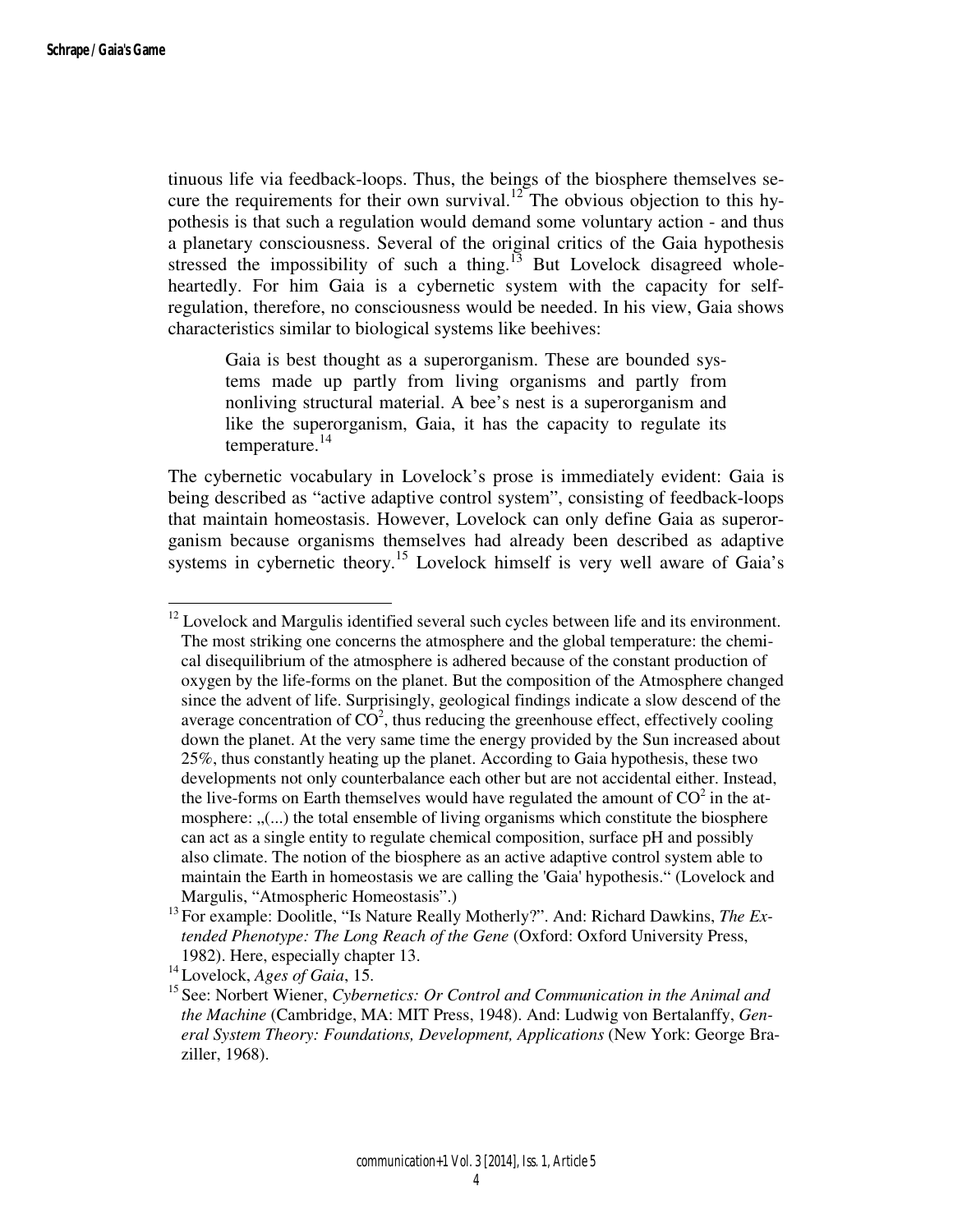roots in cybernetics as he explicitly compares it to biological, logistical, and engineered systems alike:

(…) whether we are considering a simple electric oven, a chain of retail shops monitored by a computer, a sleeping cat, an ecosystem, or Gaia herself, so long as we are considering something which is adaptive, capable of harvesting information and of storing experience and knowledge, then its study is a matter of cybernetics and what is studied can be called a 'system'.<sup>16</sup>

For Lovelock, Gaia's most powerful memory bank are the genomes of its lifeforms: "By transmitting coded messages in the genetic material of living cells, life acts as repeater, which each generation restoring and renewing the message of the specifications of the chemistry of early Earth".<sup>17</sup> In a certain way, Gaia works as a immense computer witch exceptionally long processing cycles – but it is clearly not adhering to the von Neumann architecture as it doesn't possess a central processor. Instead, its information processes emerge out of an interplay of connected but independent components.

 The relation of Gaia to cybernetics and computer technology becomes even more apparent if one considers that the strongest back-up for Lovelock's hypothesis consists in a computer simulation: the famous *Daisyworld* model, through which Lovelock tried to exemplify the mechanism of planetary self-regulation.<sup>18</sup> To accomplish this, he created a highly abstract model of a planet, on which only daisies exist: black and white ones. During the run of the simulation, the intensity of the sun increases constantly (as it is the case with all suns), heating up the planet. The interplay between black daisies, white daisies, the sun, and the planet is modelled through coupled differential equations from population ecology and physics: At the beginning black daisies have an evolutionary advantage as they absorb more heat. Thus, they will spread, amplifying the heating up of the planet. But with growing intensity of the sun, white daisies prove to be better suited as they reflect more light. Therefore, they spread and supplant their black cousins. Their reflection of the sunlight, the so-called albedo effect, is effectively cooling down the planet. When the sun is heating up even more, even the white daisies will die out. The result of this dynamic is quite surprising: At first, the black daisies amplify the heating-up through positive feedback, but later, the white daisies diminish it via negative feedback. Both feedbacks together establish a surprisingly

<sup>16</sup>Lovelock, *Gaia*, 57.

<sup>17</sup>Lovelock, *Ages of Gaia*, 164.

<sup>&</sup>lt;sup>18</sup> In: James E. Lovelock, "Biological Homeostasis of the Global Environment: The Parable of Daisyworld," *Tellus* 35 (1983). Compare also: Lovelock, *Ages of Gaia*, 41ff.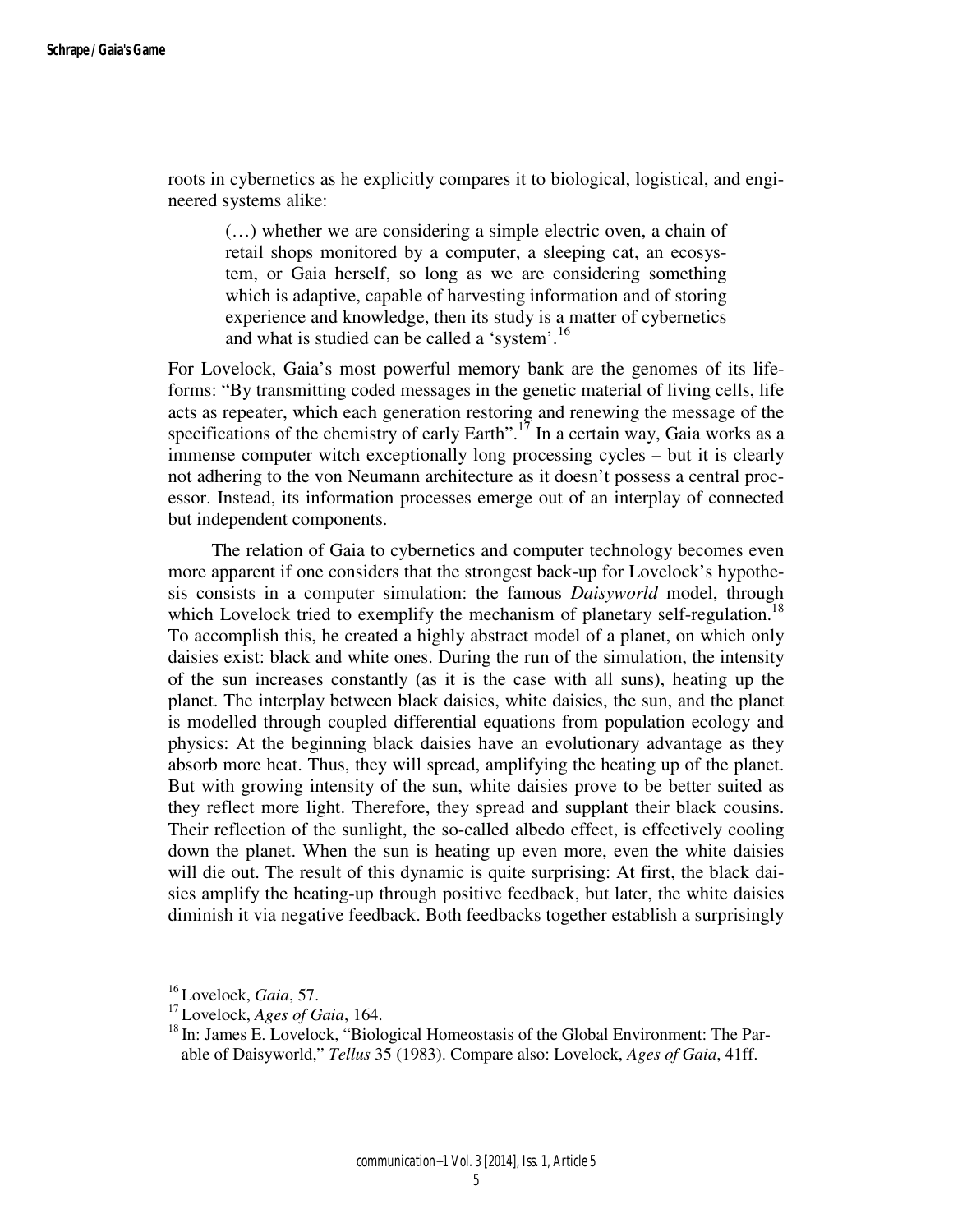long lasting temperature plateau in spite of a constant grow of solar radiation. Thus, the dynamics of Daisyworld result in temperature self-regulation.

 Daisyworld is structurally very similar to the system dynamics models by Jay Forrester.<sup>19</sup> Such models also consist out of coupled differential equations that form complex feedback-loops. The modelling technique emerged directly out of the cybernetic discourse in the 1950s. A famous example is the *World 3* model, based on Forrester's *World Dynamics* (1971), that was used by the Club of Rome to study the diminishing natural resources, leading up to the much discussed book *The Limits to Growth*  $(1972)^{20}$ 

 As it becomes obvious, Gaia is not only rooted in cybernetic theory, its main evidence consists in an engineered prototype of its cybernetic mechanism. From this perspective, Gaia seems to be the epitome of cybernetic thought. But surprisingly, Latour understands the concept in quite a different way:

The term proposed by James Lovelock to define a composite being corresponding to the character Earth (the Ge of mythology). Feedback loops highlighted by Lovelock evoke the possibility of a living Earth not in the sense of an organism or even an organization but in the sense of a simple assemblage of loops that achieve equilibrium by chance, according to the Darwinian model proposed in the name "Daisyworld". This character's particular interest derives from the precise fact that she is not unified  $(...)$ <sup>21</sup>

The feedback-loops of Latour's Gaia hint at an origin in cybernetics, but he consciously decides not to call it a system. Instead, he defines Gaia as a "composite corresponding to the character Earth", thereby personifying Earth as agent – however, not as a unified whole, but a composition of parts. To make this seeming contradiction even more explicit, Latour clarifies that he envisions Gaia as "a simple assemblage of loops that achieve equilibrium by chance". In this reading, moments of equilibrium or homeostasis are the consequence of an ongoing emergent and unpredictable process – small islands of stability in a constant dynamic flow.

<sup>&</sup>lt;sup>19</sup> Jay Forrester, *Urban Dynamics* (Waltham, MA: Pegasus Communications, 1969). Jay Forrester, *World Dynamics* (Cambridge, MA: Wright-Allen Press, 1971).

<sup>&</sup>lt;sup>20</sup> Donella H. Meadows et al., *The Limits to Growth* (New York: Universe Books, 1972).  $21$  Definition of "Gaia" in the vocabulary section of www.modesofexistence.org, accessed June 6, 2014,

http://www.modesofexistence.org/inquiry/index.php#a=SEARCH&s=0&q=Gaia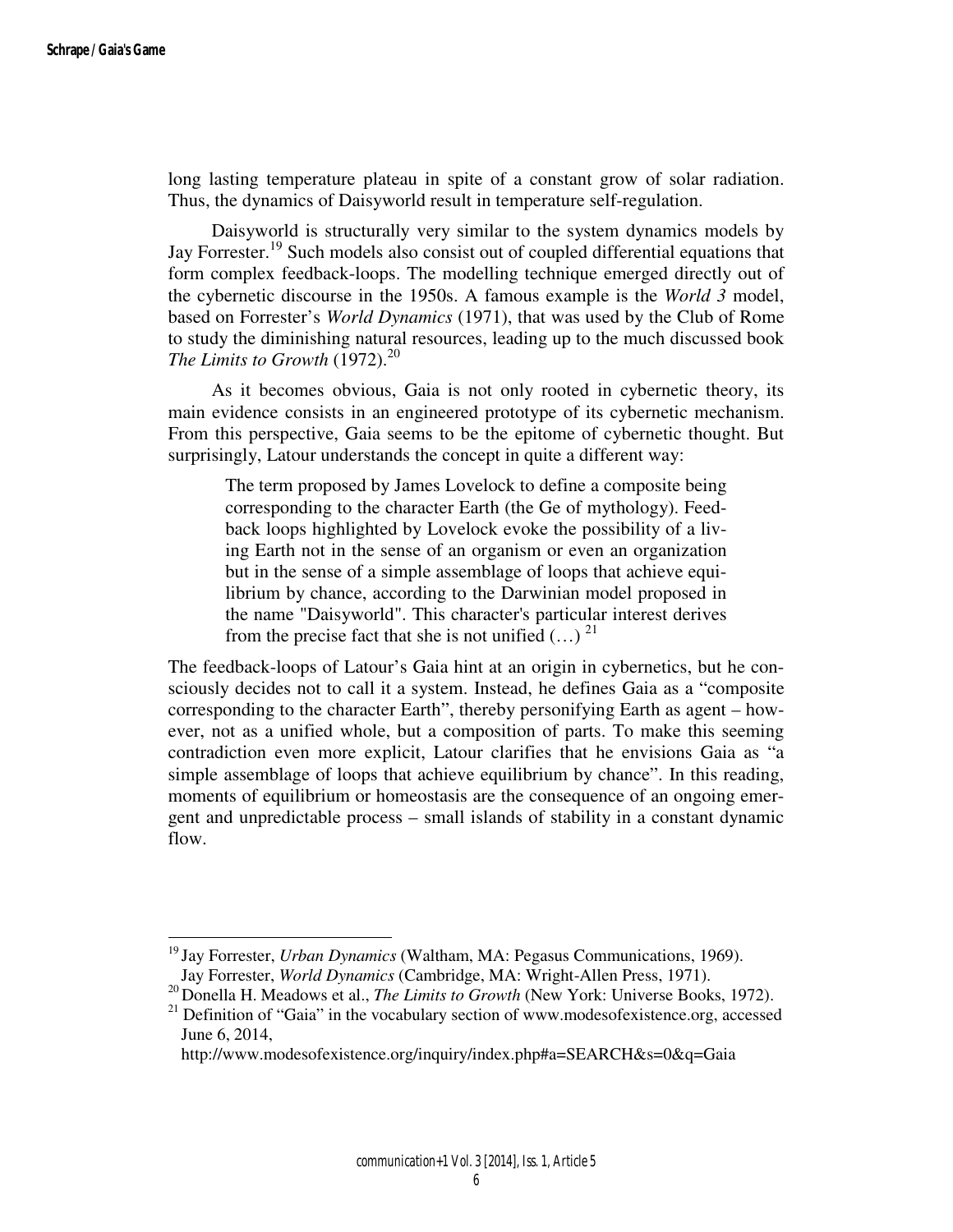This understanding of Gaia builds the foundation for a "Political Theology of Nature"<sup>22</sup>, thus the subtitle of Latour's 2013 Gifford lectures "Facing Gaia" that in many ways forms the counterpart to *An Inquiry into Modes of Existence* (2013). Here, Latour glorifies James Lovelock as the new Galileo and Pasteur<sup>23</sup>, and explains why he deems the Gaia hypothesis to be so revolutionary: Traditionally, nature would be characterised as being *outside* (independent from the subject), *unified* (one whole), *de-animated* (while it might shelter living beings, nature itself is not alive), and *undisputable* (the touchstone of truth). Quite similar, god would be characterised as being *exterior*, *unified*, and *undisputable*. The only difference to nature being that god wouldn't be de-animated, but o*ver-animated* – he is not only alive, he is the essence of life.<sup>24</sup> Consequently, Latour claims that in modernity the idea of one undisputable Nature substituted the believe in one undisputable god.

 In stark contrast to both, God and Nature, Latour's Gaia is an ever-evolving composite of living agents (e.g. bacteria) and non-living agents (e.g. rocks) as well as disputed hypotheses, locally situated measurements and technical instruments alike. Gaia would be immanent in everything: an assemblage of entities that is fully animated deeply intertwined with society – and highly contested as a hypothesis. Gaia, therefore, becomes the great alternative to god and nature alike (see: table 1).

 But what irritates is that Latour describes Gaia as essentially anticybernetic. For him, Gaia's cybernetic roots are problematic as he considers cybernetics to be deeply bound to the traditional ideals of science that he wants to contest: objectivity, universality, and the strive for the control of nature.<sup>25</sup> And indeed, there's no denial that the original cybernetics as envisioned by Norbert Wiener<sup>26</sup> is a theory of control, and that system theory as written by Ludwig von Bertalanffy<sup>27</sup> has the unification of the sciences as its explicit goal.

<sup>22</sup>The subtitle refers to *Politische Theologie. Vier Kapitel zur Lehre von der Souveränität* by Carl Schmitt (1922). However, it could also be understood as an ironic inversion of *Natural Theology or Evidences of the Existence and Attributes of the Deity* by the British theologian William Paley (1802) who made an argument for the intelligent design of the living beings on Earth – refuted by the evolutionary biologist Richard Dawkins (1986) in *The Blind Watchmaker* nearly two centuries later.

<sup>&</sup>lt;sup>23</sup> Bruno Latour, "Facing Gaia: Six Lectures on the Political Theology of Nature. Being the Gifford Lectures on Natural Religion (Presented at Edinburgh, February 18-28, 2013), 53ff.

 $^{24}$  Ibid., 24ff.

 $25$  Ibid., 65ff.

<sup>26</sup> Wiener, *Cybernetics.*

<sup>&</sup>lt;sup>27</sup> Bertalanffy, *General System Theory*.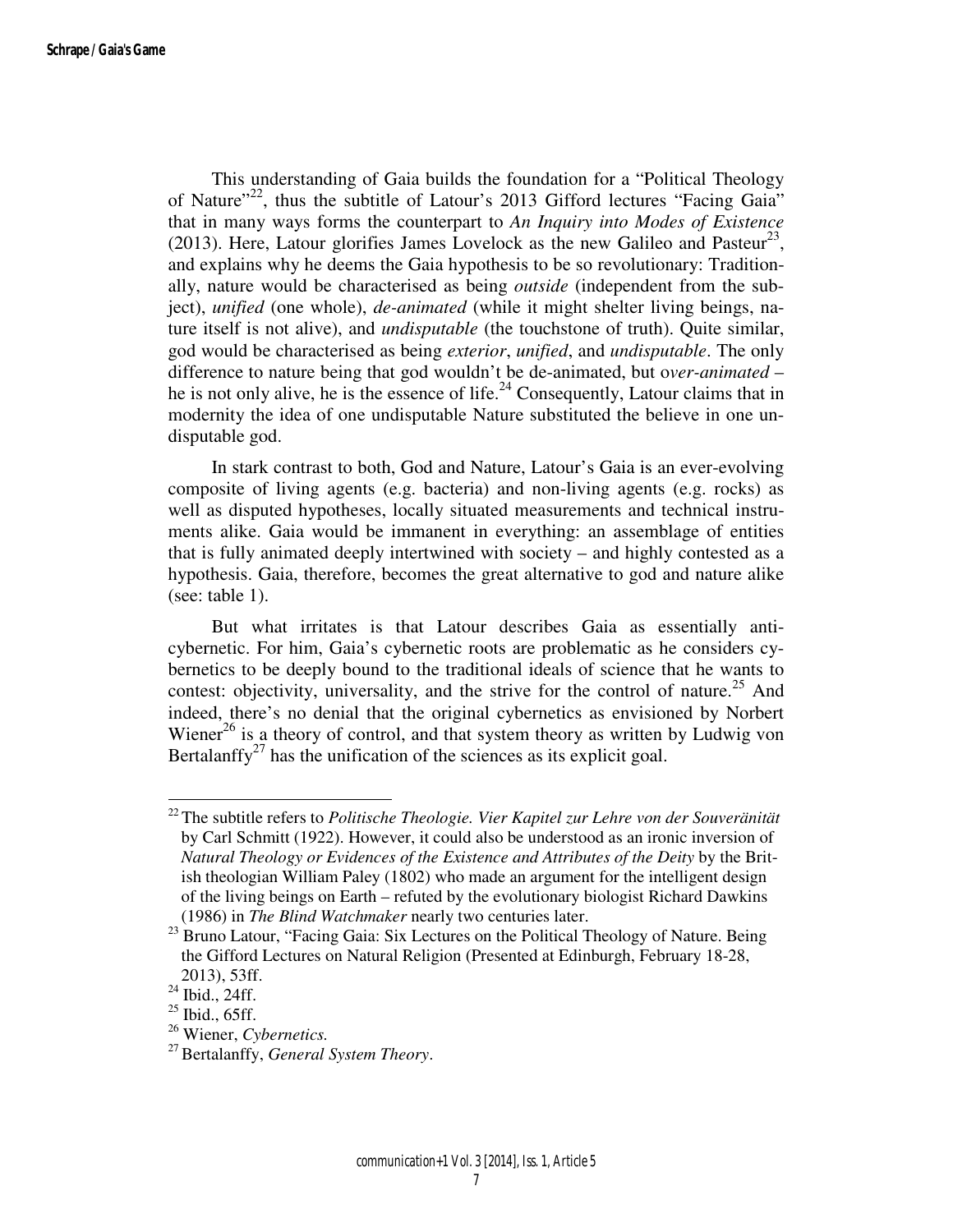| <b>Ideal Nature</b><br>(according to Latour) | <b>Ideal God</b><br>(according to Latour) | Latour's Gaia<br>(own interpretation) |
|----------------------------------------------|-------------------------------------------|---------------------------------------|
| Outside (transcendent)                       | Exterior (transcendent)                   | Inside (immanent)                     |
| Unified                                      | Unified                                   | Multiple                              |
| De-animated                                  | Over-animated                             | Animated                              |
| Undisputable                                 | Undisputable                              | Disputable                            |

Table 1 – Nature, God, and Gaia

There exists a curious tension between Latour's reading of the Gaia hypothesis and Lovelock's own wording that makes one wonder if they are actually writing about the same thing. This disparity might be explained by the development of cybernetic thought itself: Lovelock developed his original hypothesis under the influence of what has been called *first-order cybernetics*. He doesn't refer to the concept of *recursion* by von Foerster<sup>28</sup> or the one of *autopoiesis* by Maturana & Varela<sup>29</sup> – and neither does Latour. But as Bruce Clark points out, the Gaia hypothesis does indeed incorporate concepts of *second-order cybernetics*:

Simply put, first-order cybernetics is about control; second-order cybernetics is about autonomy. (…) Unlike a thermostat, Gaia the biosphere or system of all ecosystems - sets its *own* temperature *by* controlling it. (…) In second-order parlance, Gaia has the operational autonomy of a self-referential system. Second-order cybernetics is aimed in particular, at this characteristic of natural systems where circular recursion *constitutes the system* in the first place. (…) natural systems - both biotic (living) and metabolic (super organic, psychic, or social) - are now described as at once *environmentally* open (in the non equilibrium thermodynamic sense) and *operationally* (or organisationally) closed, in that their

<sup>28</sup> See for example: Heinz von Foerster, "On Constructing a Realty," in *Understanding Understanding: Essays on Cybernetics and Cognition* (New York: Springer, 2002 [1973]). The notion of *recursion* undermines the idea of causality. It postulates a mutual and iterative effect of the interplay of systems components: organisational structures emerge out of recursion not simple causes.

<sup>29</sup>See for example: Humberto R. Maturana and Francisco J. Varela, *Autopoiesis and Cognition: The Realization of the Living* (Dordrecht, Boston, London: Reidel Publishing, 1980 [1972]). The concept of *autopoisis* describes the self-organisational capacity of living systems: the autopoietic entity creates and maintains itself in a recursive loop.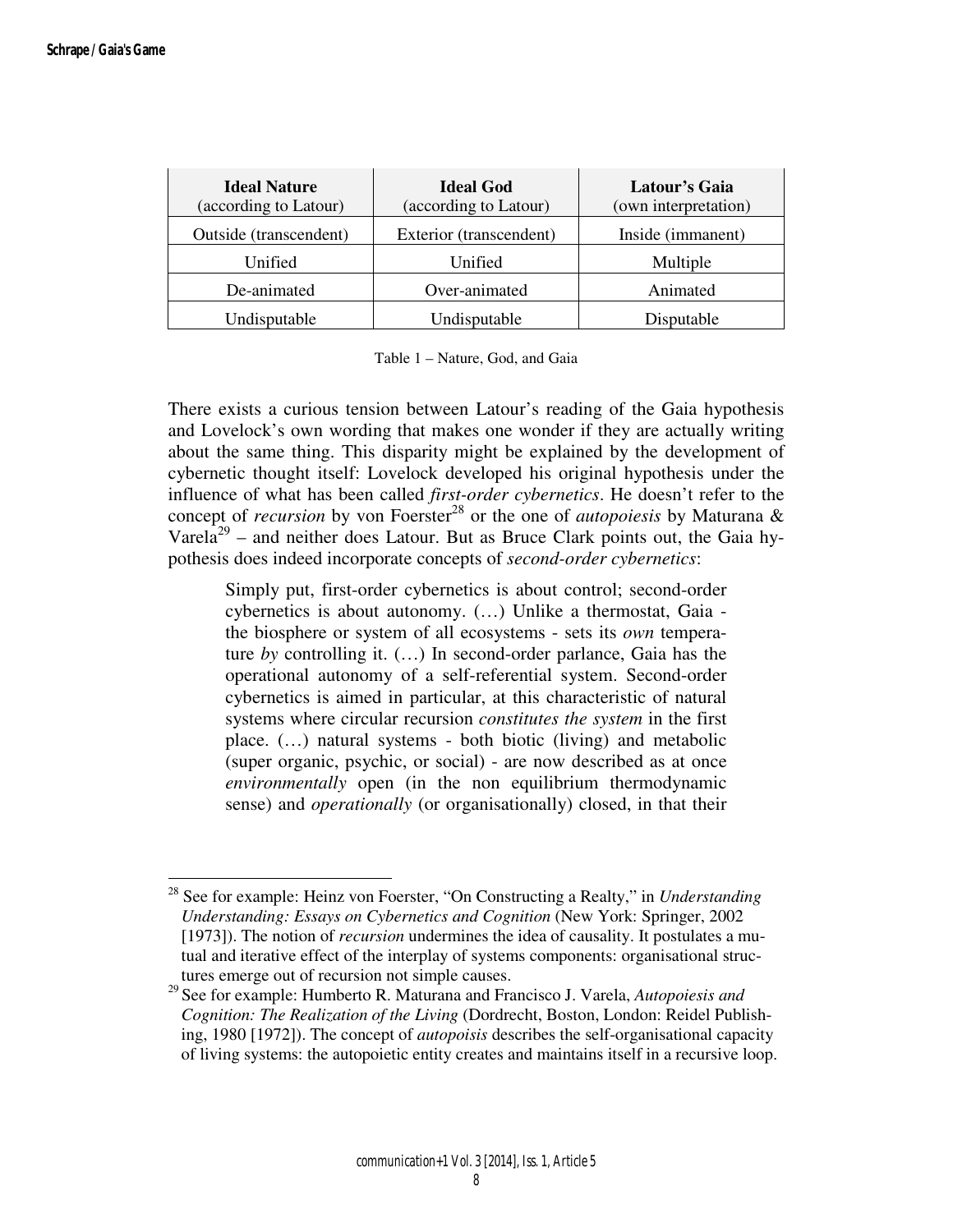dynamics are autonomous, that is, self-maintained and selfcontrolled.<sup>30</sup>

According to Clark, Margulis, influenced by Varela, overcame the metaphor of the thermostat in her latter works and focussed on the autopoietic qualities of Gaia.<sup>31</sup> From this perspective, Gaia is not primarily a system of feedback-loops that can be described, analysed, controlled, and maybe even build; it is an ever evolving and becoming entity that emerges out of a co-evolutionary interplay between life and non-living matter. This autopoietic concept of Gaia is quite similar to Latour's understanding of an animated, evolving assemblage.

 Moreover, in this view of Gaia, the structure and components of the earth system are not given, they emerge out of geohistorical events and contingent trajectories. Latour emphasises this point when he interprets Lovelock's reasoning about the influence of early bacteria on the composition of the atmosphere:

If we now live in an oxygen-dominated atmosphere, it is not because there is a preordained feedback loop. It is because organisms that have turned this deadly poison into a formidable accelerator of their metabolisms have spread. Oxygen is not there simply as part of the environment but as the extended consequence of an event continued to this day by the proliferation of organisms. $^{32}$ 

Latour's reading of the role of oxygen in evolution makes it apparent how insufficient Lovelock's Daisyworld model is in regard to *his* understanding of Gaia: The feedback-loops of Daisyworld are products of an engineer, they exemplify a mechanism, they do not emerge out of contingent and changing conditions. Therefore, Daisyworld cannot surprise: only a few possible pathways can be realised during repeated runs of the simulation. To take up a notion from computer game theory: the *possibility space* of Daisyworld is very limited.<sup>33</sup>

 But Daisyworld fits to Lovelock's view on cybernetics. After all, he is an inventor, who always liked to engineer his own research instruments. He describes feedback-loops and mechanisms – and who does so might fantasise about controlling them. And indeed, Lovelock does write about the possibilities for

<sup>&</sup>lt;sup>30</sup> Bruce Clark, "Neocybernetics of Gaia: The Emergence of Second-Order Gaia Theory," in *Gaia in Turmoil: Climate Change, Biodepletion, and Earth Ethics in an Age of Crisis*, ed. Eileen Crist and Bruce H. Rinker (Cambridge: MIT Press, 2009), 296.

<sup>&</sup>lt;sup>31</sup> See for example: Lynn Margulis and Dorion Sagan, *What is life?* (Oakland, CA: University of California Press, 2000).

<sup>&</sup>lt;sup>32</sup> Latour, "Facing Gaia", 71.

<sup>33</sup>See: Katie Salen and Eric Zimmerman, Eric, *Rules of Play: Game Design Fundamentals* (Cambridge, MA: MIT Press, 2004), 67.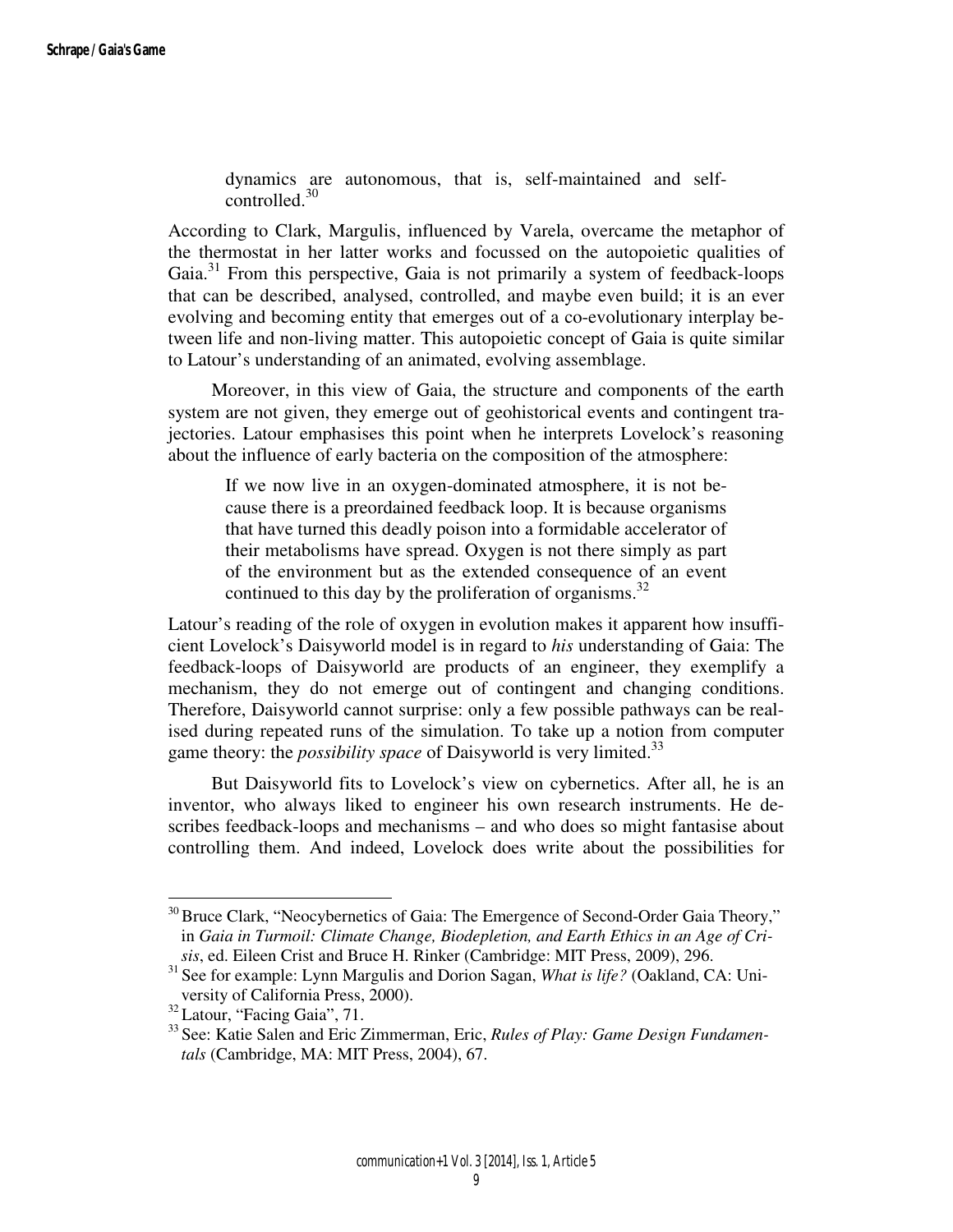geoengineering<sup>34</sup>, and even co-authored a book about the terraforming of Mars.<sup>35</sup> Thus, Lovelock's original first-order Gaia hypothesis must be differentiated from a second-order Gaia hypothesis, developed in the latter works of authors like Margulis. While first-order Gaia can be observed from the outside to some degree (Lovelock repeatedly refers to the view from space)<sup>36</sup>, is a unified system, and might partially allow controlling its feedback-loops, second-order Gaia is a emergent property (see: table 2).

| <b>First-order Gaia</b> | <b>Second-order Gaia</b> |  |
|-------------------------|--------------------------|--|
| Exterior                | Inside                   |  |
| Unified                 | Multiple                 |  |
| Animated                | Animated                 |  |
| Disputable              | Disputable               |  |

Table 2 – First- and second-order Gaia

If first-oder Gaia is the product of a cybernetic engineer and found its incarnation in the computer-model of Daisyworld, the question arises how second-order Gaia might manifest *in silico*. This question is not just pure speculation as the concept of Gaia revealed itself to be bound to specific technological conditions: If the cybernetic thermostat is the original model for Gaia, and if the Daisyworld model follows the system dynamics approach, what would be a second-order equivalent?

 This question entails a reversal of perspective as system dynamics can be characterised as a top-down approach that does not completely fit to second-order cybernetics. Such simulation models might produce contra-intuitive outcomes but their structures and feedback-loops have necessarily to be pre-defined – like the circuits of a thermostat. There are, however, other modelling techniques, e.g. on the basis of cellular automata, that allow for emergent structures: Only a small set of rules for very simple components are being defined, but when they interact with each other in the run of a simulation, complex and unpredictable patterns and dynamics emerge. Surprisingly, there exists an implementation of Gaia theory in a

<sup>34</sup> James E. Lovelock, *The Vanishing Face of Gaia* (New York: Basic Books, 2009), 139ff.

<sup>35</sup> James E. Lovelock and Michael Allaby, *The Greening of Mars* (New York: Warner Books, 1985).

<sup>36</sup>For example: James E. Lovelock, preface to *Gaia: A New Look at Life on Earth* (Oxford: Oxford University Press, 2000 [1979]), XII.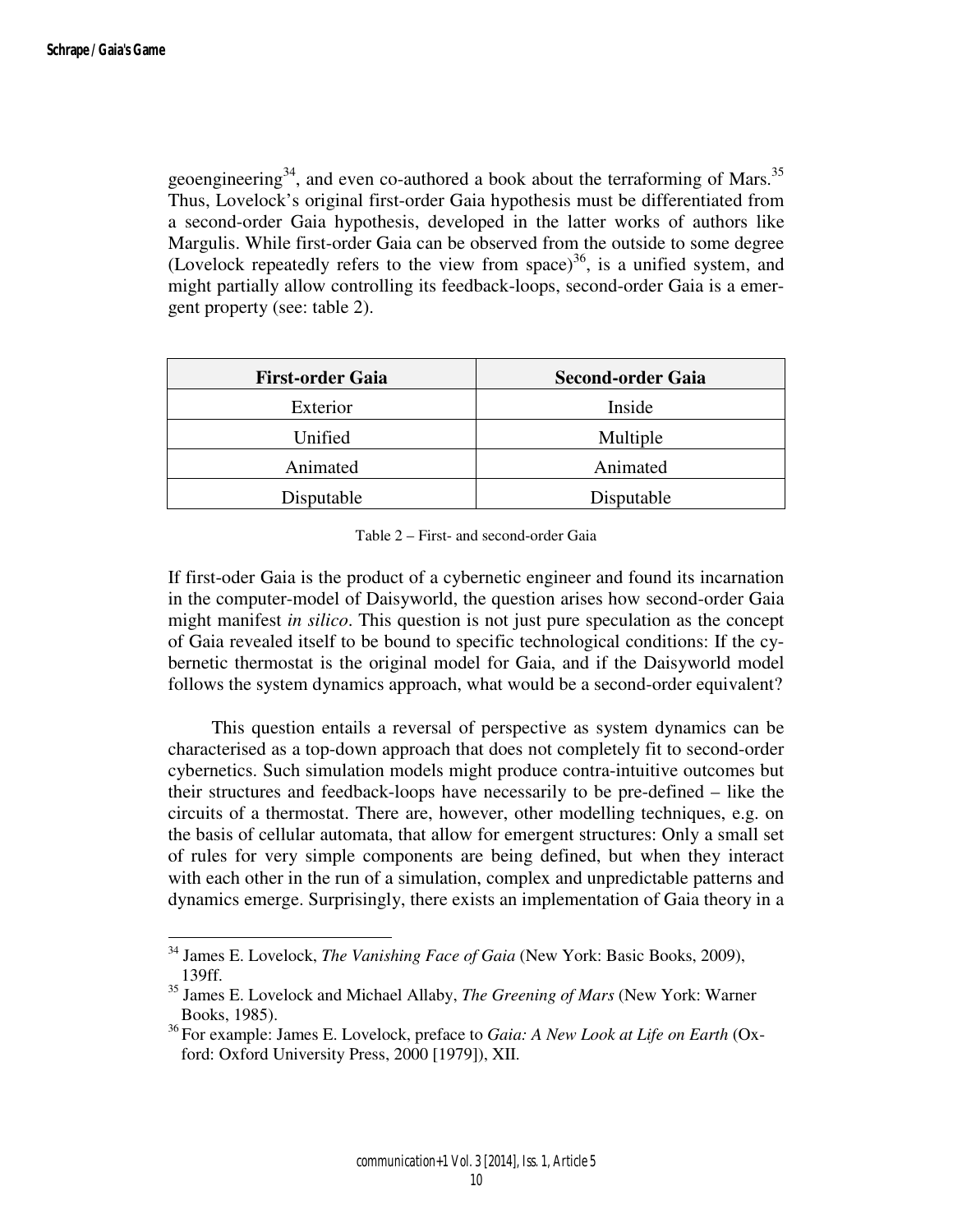program that makes use of cellular automata. Even more surprisingly it is not a scientific simulation but a commercial computer game: Will Wright's *SimEarth – The Living Planet* (1991).

#### **SimEarth and the Player-God**

In *SimEarth*, the player takes over the control of Earth – from the Pre-Archean to the Anthropocene (if the notion had been coined in 1991). She controls the atmosphere, the geosphere, and the biosphere, forms continents, lets meteors rain, and observes how humanoid and non-humanoid civilisations rise and fall. She can choose to play specific scenarios on Earth, to terraform Mars and Venus or to explore Lovelock's Daisyworld model. In all cases, the planet is presented as a map with several layers. In a menu on the left, tools can be chosen to change the surface, unleash catastrophes or plant animals and biota at specific places.

 Every of such actions costs energy (called "Omega"), from which only a limited budget exists. Life-forms do generate more energy that can be invested in turn. And the more intelligent these life-forms are, the more energy they deliver. Thus, an evolutionary economy is implemented in the game, in which the player aims to optimise the return of investment.

*SimEarth* also allows it to manipulate some of its models that define the principles according to which the planet reacts. The player can e.g. choose to switch off the mutation rate for life-forms in the *biological model*, to enforce the cloud production in the *atmosphere model*, and to speed up the continental drift in the *geosphere model*. In the *civilisation model*, she can define how an intelligent species shall invest its allocated resources: whether in science, medicine, philosophy, agriculture or art. All domains have to be carefully balanced: while investments in science e.g. lead to technological advancement, it will also cause devastating wars and plagues if not counterbalanced with investments in philosophy (preventing wars) and medicine. Thus, *SimEarth* effectively implements two tightly interconnected economic models: one for *nature* and one for *culture*.

 The development of every planet is structured into succeeding ages or levels. To progress in the ages, the player has to achieve defined victory conditions. The game starts in the *geological age*, enters the *evolutionary age* after the appearance of life-forms, continuous to the *civilisation age* when intelligent life arises, and progresses to the *technological age* with the beginning of the industrial revolution. The highest level is the *nano-tech age* that allows the civilisation to leave the planet. In this case it falls back to the evolutionary age, opening up the possibility for a new cycle of evolution with a different outcome. This emigration from Earth is what comes closest to a goal in *SimEarth*.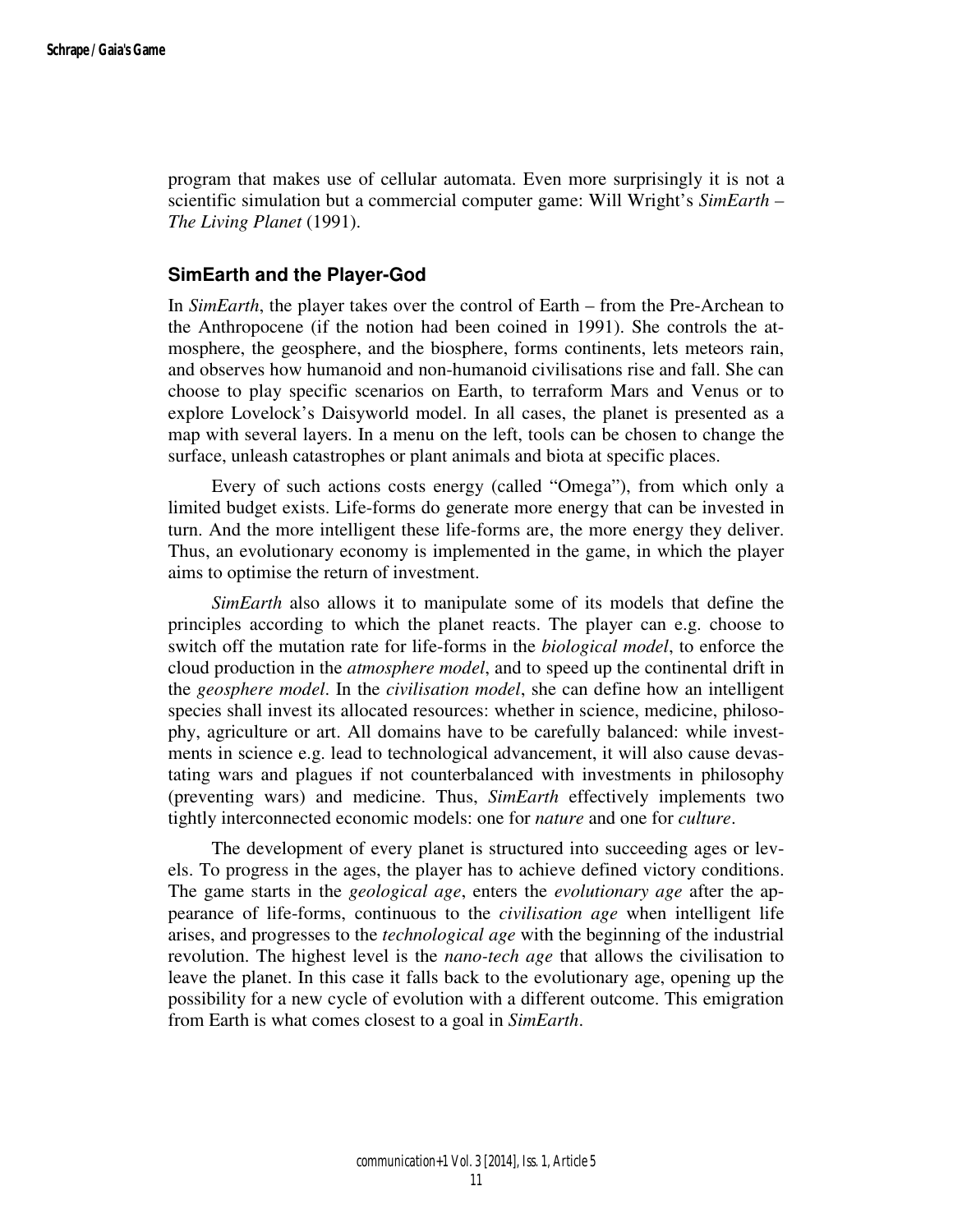Biological and cultural evolution takes on various forms in *SimEarth*, but is always directed towards growing intelligence and complexity. Starting out with Prokaryotes (single celled life-forms without a nucleus), 15 classes of life-forms can evolve, which each differentiate in up to 16 possible species. The evolvement of species with certain intelligence is often the precondition for the emergence of a new class: Avians (birds) e.g. evolve out of dinosaurs, which evolve out of reptiles. The interrelated classes and species form a multi-linear phylogenetic tree.<sup>37</sup> Civilisations do not need to be human, they can evolve out of amphibians, reptiles, dinosaurs, insects, carniferns, avians, cetaceans (whales), and trichordates. Regardless of the species, the atmosphere and biosphere are heavily effected by the civilisation from the technological age on.

*SimEarth* is obviously not a conventional game. Johnny L. Wilson, the author of the official strategy guide *The SimEarth Bible*, calls it "a laboratory on a disk".<sup>38</sup> James Lovelock describes it in a similar way in his preface to the same book:

SimEarth itself is neither a game nor a science based model. (...) it represents an original form; a convenient dynamic map (...) of a planet, displayed in time as well as space – something on which speculative games or models can be played, a test bed for all those "what-ifs". It is a wonderful and timely integration of our newly developed capacity to make personal computer models with our need to use them to understand the earth and ourselves. (…) SimEarth gives you the chance to enter the Gaia argument as a player.<sup>39</sup>

<sup>37</sup> The existence of such a prescriptive evolutionary tree indicates that *SimEarth* does not really simulate evolutionary processes but just mimics them. The tree defines trajectories through a limited possibility space of evolutionary development. Every trajectory is contingent but nevertheless predefined. In contrast, there are no pre-existing pathways in real evolution. *SimEarth* simply cannot simulate the processes of evolution properly because this would require simulating heredity on the level of individuals and their genomes. The simulation model of *SimEarth* is to macroscopic to allow for such detail. Nevertheless, it is possible: The next game in the Sim-series *SimLife: The Genetic Playground* (1992) did simulate ecological systems on a much smaller scale and included a genetic model of heredity. In a perfect simulation of Gaia the microscopic and the macroscopic simulation of ecology would have to be merged into one – but this was technically impossible in the early 1990s and probably still is.

<sup>&</sup>lt;sup>38</sup> Johnny L. Wilson, preface to *The SimEarth Bible*, by Johnny L. Wilson (New York: Osborn McGraw-Hill, 1991), XIII.

 $39$  Ibid., XI.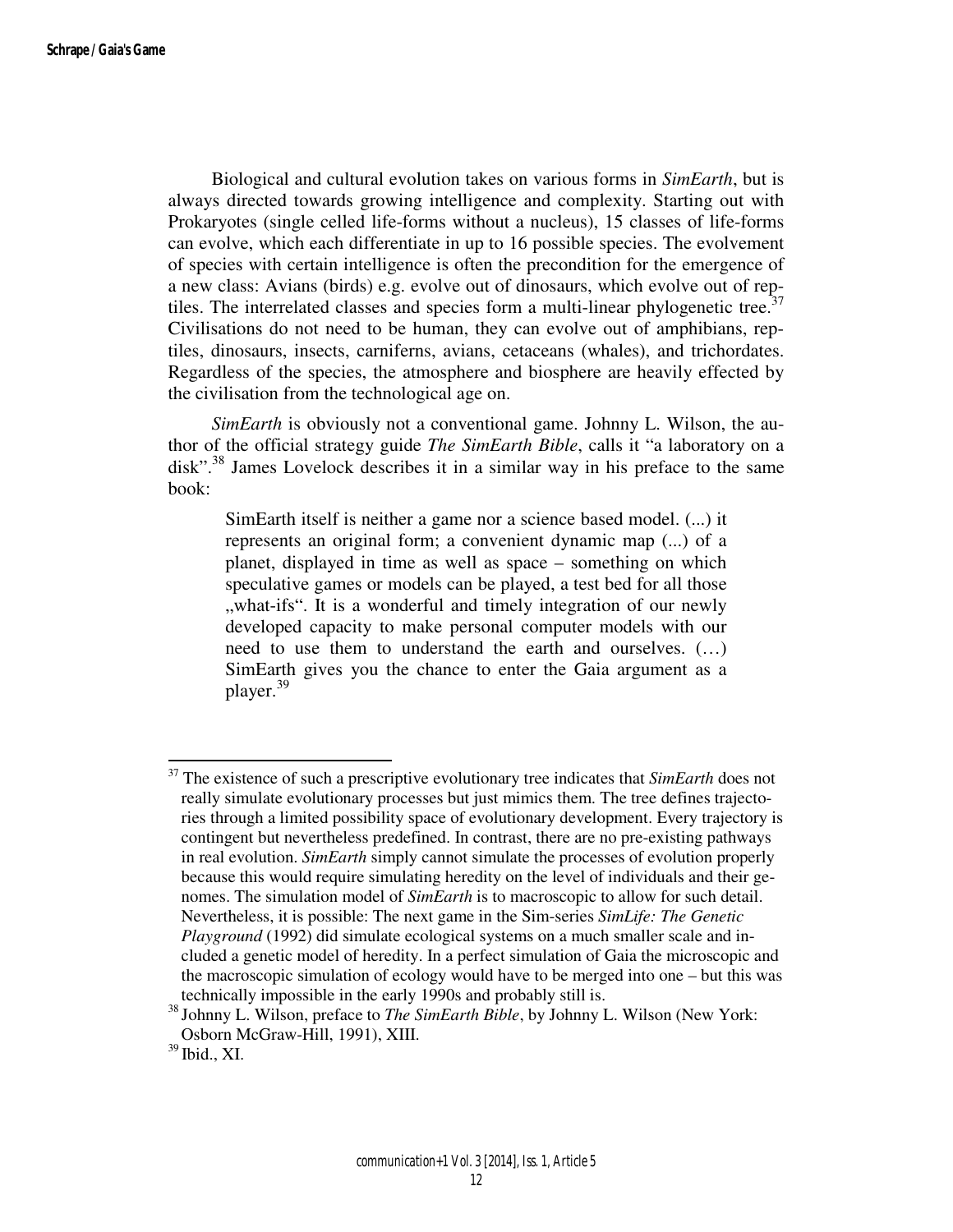But *SimEarth* is not only a laboratory on a disk, it also is a playground for scientifically tamed would-be gods. The phantasms of omnipotent control is shinning through the sales arguments on the backside of the game's packaging:

Take the charge of an entire planet from its birth until its death – 10 billion years later. Guide life from its inception as single-celled microbes to a civilization that can reach for the stars.

Rule an infinite number of worlds.

Control your planet's Geosphere, Atmosphere, Biosphere and Civilizations.

Place life-forms on the land and in the seas. Put various levels of civilization where you want them. Use special Terraforming Tools to change an inhospitable world into a paradise.

Unleash volcanoes, earthquakes, meteors, tidal waves, and other natural (and unnatural) powers to reshape your planet

Promote life. Move mountains. Create and destroy continents. Terraform hostile worlds. Influence evolution. Cultivate intelligent life-forms. Create civilized dinosaurs, mollusks, mammals, and more. Guide your intelligent species through the trials of war, pollution, famine, disease, global warming, and the greenhouse effect.

Such claims obviously allure the potential player with promises of almighty power. *SimEarth* seems to put her in the place of God. This impression is supported by *The SimEarth Bible*: Its deeply religious author struggles to reconcile his creationists viewpoints with the evolutionary model inscribed in the game but finds obvious fun in using pseudo-quotes from the bible as headlines for chapters, e.g. "And God Called the Dry Land Earth: The Geosphere Model"<sup>40</sup> or "Behold, I Create New Heavens: The Biome Factory".<sup>41</sup> In headlines like this, religion is coupled with science in the most obvious way imaginable.

 In fact, all games of the Sim-series were on the one hand simulations, based on specific scientific theories and models, $42$  but established at the same time a

 $40$  Ibid., 66.

<sup>41</sup> Ibid., 138.

<sup>42</sup>*SimCity* (1989) is based on Forrester's *Urban Dynamics* (1969). *SimLife: The Genetic Playground* (1992) incorporates many elements from the Artificial Life discourse (cp.: Christopher Langton, "SimLife from Maxis: Playing with Virtual Nature," in *The Bulletin of the Santa Fe Institute* Vol 7 (1992).) as well as the evolutionary thinking that Richard Dawkins presented in *The Blind Watchmaker* (1986). *SimAnt: The Electronic*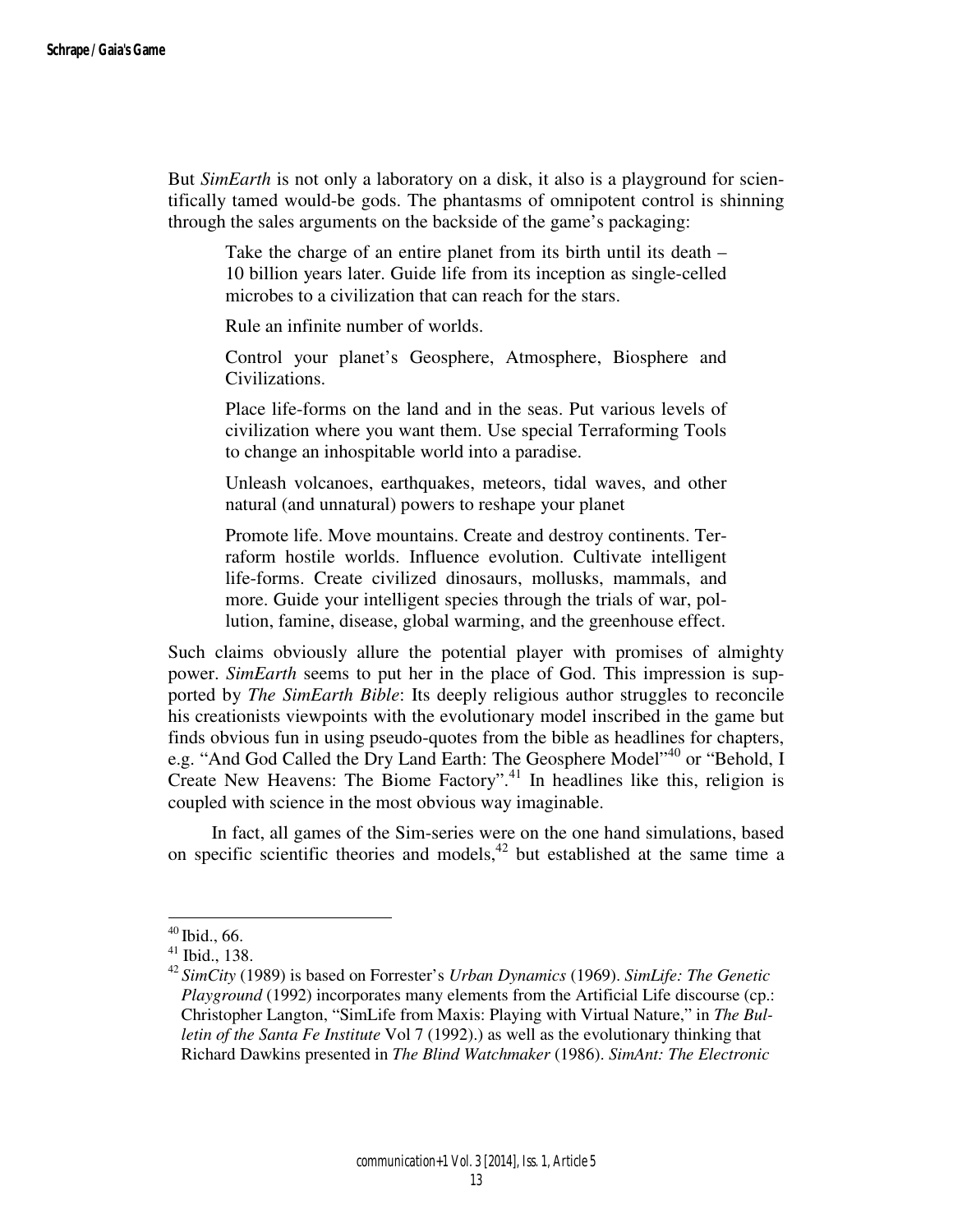whole genre of video games, commonly known as "god games".<sup>43</sup> Such games are characterised by the indirect control of semi-autonomous agents and a panoptic view on a virtual world, which can be interacted with without spatial restrictions.<sup>44</sup> The label "god game" should, of course, not be taken literally. The concept of God by Christian theologians implies omnipotence, which is simply impossible within the constraints of any given computer program. Even if the player would transcend her role to become a programmer, the programming language and the hardware would limit her capabilities. But *SimEarth* offers far more options to change the workings of its rules and processes than most other so-called god games. *Populous* (1989), for example, puts the player in the role of an actual god or goddess that has to take care of worshipers in order to gain karma (the resource for godly-acts and wonders). But in contrast to this narrative, the player's potency is strictly restricted to a very limited numbers of actions that have to be performed to overcome adversary gods. *Populous* is agonistic with little room for experimentation. The game's rules are strict and cannot be changed. In contrast, *SimEarth* sets no predefined goals and allows the player to substantially alter the underlying models of the simulation.

 From this perspective, *SimEarth* appears as the epitome of the grandeur of the technosciences that Latour sets out to critique: The simulation elevates the experimenter to a position close to a god. The world is simulated in order to gain control over it. It therefore is not surprising that Donna Haraway views the Sim-Games quite critically:

The popular Maxis Corporation games SimAnt, SimEarth, Sim-City, SimCity 2000, and SimLife are all map-making games based on computer simulation software. In these games, as in life itself, map-making is world-making. Inside the still persistent Cartesian grid convention of cyber-spatialization, the games encourage their users to see themselves as scientists within narratives of exploration, creation, discovery, imagination and intervention. Learning data-recording practices, experimental protocols, and world design

*Ant Collony* (1991) is influenced by Bert Hölldobler and E. O. Wilson, *The Ants* (New York: Springer, 1990).

<sup>43</sup>The notion of "god game" is defined in: Mark Hayse, "God Games," in *Encyclopedia of Video Games: The Culture, Technology, and Art of Gaming. Volume One A-L*, ed. by Mark J. P. Wolf (Santa Barbara, Denver, Oxford: Greenwood, 2012), 264.

<sup>&</sup>lt;sup>44</sup> Compare: Britta Neitzel, "Point of View und Point of Action: Eine Perspektive auf die Perspektive in Computerspielen," in *Computer/Spiel/Räume: Materialien zur Einführung in die Computer Game Studies*. Hamburger Hefte zur Medienkultur, published by Institut für Medien und Kommunikation des Departments Sprache, Literatur, Medien SLM I der Universität Hamburg, ed. by Klaus Bartels and Jan-Noel Thon (2007).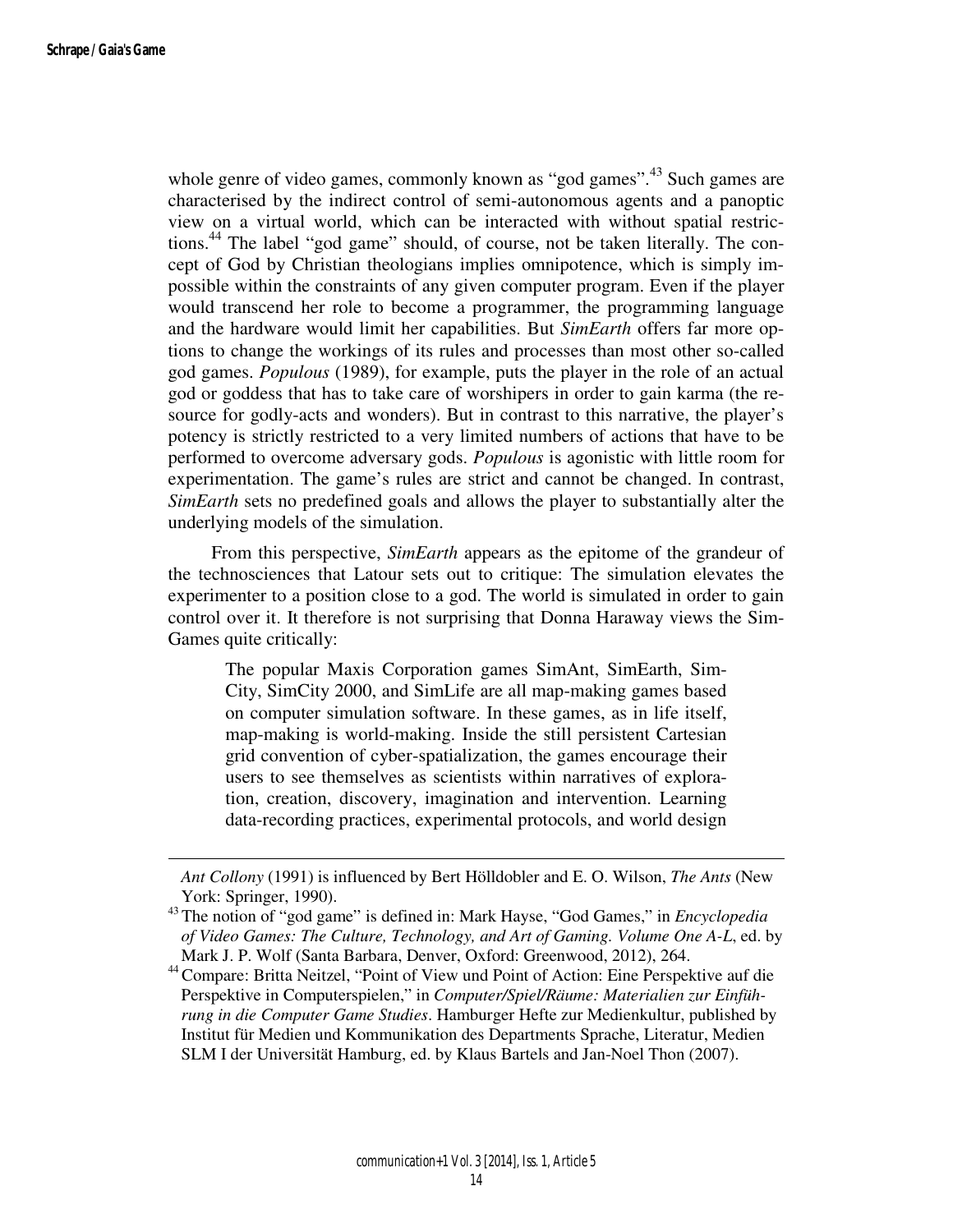is seamlessly part of becoming a normal subject in this region of technoscience.<sup>45</sup>

It is a curious contradiction: *SimEarth* is possibly the closest manifestation of the Gaia hypothesis that one could imagine. It was created, after all, under the watchful eyes of James Lovelock himself. But how can this be the same hypothesis from which Latour claims that it would hail a new type of science that would finally overcome the technoscientific phantasm of control? How can it be that one and the same hypothesis can on the one hand be interpreted as epitome of scientific megalomania and on the other as pioneer of a humble worldview?

 The seemingly obvious explanation would be that *SimEarth* is an incarnation of first-order Gaia hypothesis. The immediate assumption being that if incarnated *in silico*, Gaia must manifest in a form that dramatically emphasises its firstoder cybernetics origins and its focus on controllability. After all it has been modelled on a computer that is cybernetic by definition and has to conform to the conventions of games, which are all about control. But at a closer look, *SimEarth* reveals itself to be more complex.

## **From God to Gardener**

 $\overline{a}$ 

A close reading of the aforementioned sales arguments helps to gain a new perspective (see: table 3): While some of the words used promise total control over an powerless object, others seem to circumscribe a very different regulation of a partly independent agent. On the one side, Earth is presented as an object to be controlled (by the player-god). On the other side, Earth is presented as a living agent with its own will that has to be carefully guided and regulated.

| <b>Control</b>                                                       | <b>Regulation</b>                                 |  |
|----------------------------------------------------------------------|---------------------------------------------------|--|
| Create, Destroy, Take Charge, Con-<br>trol, Rule, Terraform, Unleash | Guide, Cultivate, Promote, Influence              |  |
| World as object                                                      | World as assemblage of<br>semi-independent agents |  |

|  | Table 3 – Control and Regulation in SimEarth's Sales Arguments |  |
|--|----------------------------------------------------------------|--|
|--|----------------------------------------------------------------|--|

<sup>&</sup>lt;sup>45</sup> Donna Haraway, "Gene. Maps and Portraits of Life Itself," in *Modest\_Witness@Second\_Millenium. FemaleMan\_Meets\_OncoMouse. Feminism and Technoscience*, ed. by Donna Haraway (New York, London: Routledge, 1997), 132f.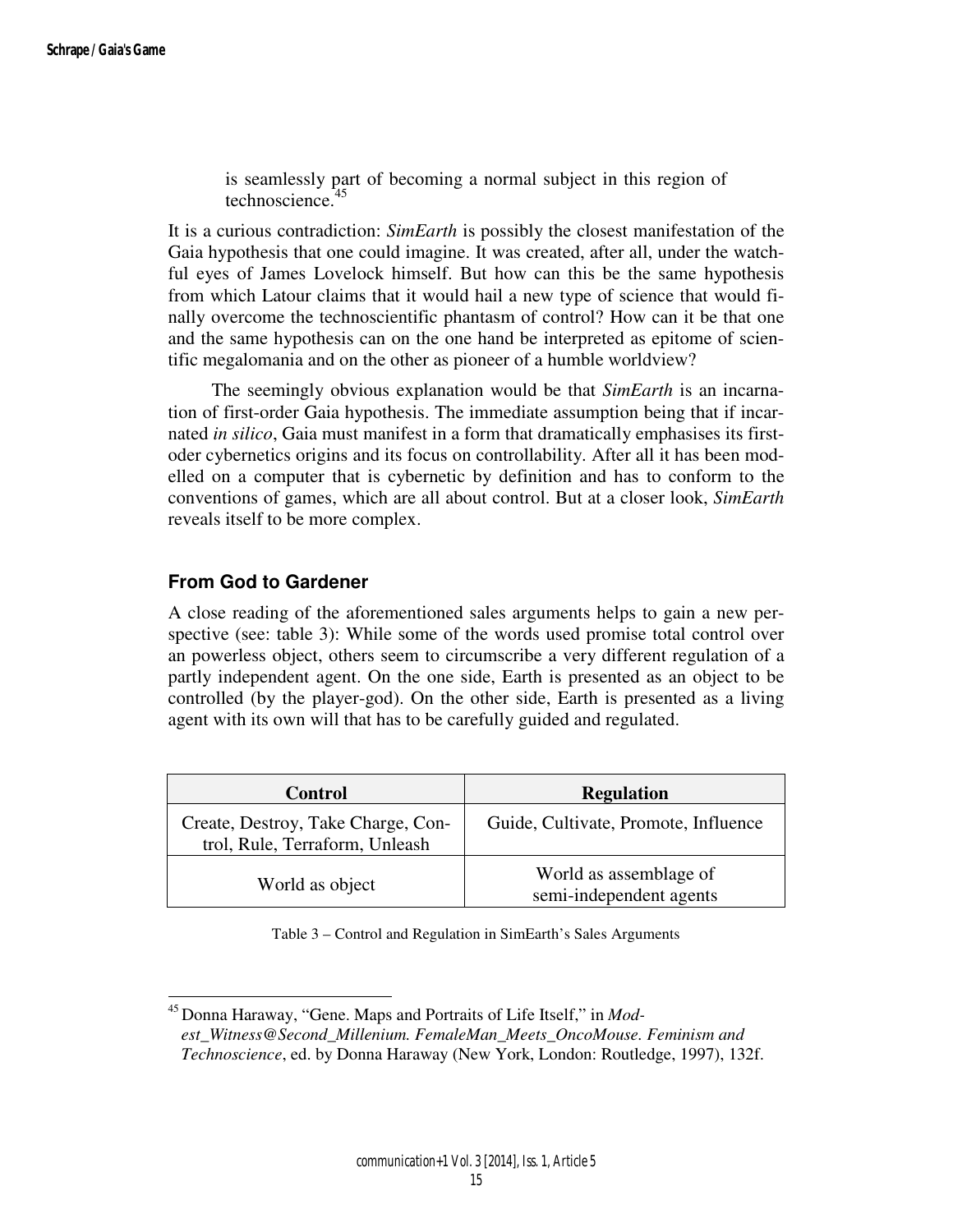The player is promised the role of God but also the one of someone close to a gardener. The metaphor of gardening has been used by Will Wright himself to describe the experience of playing *SimCity* - a city building simulation that shares a lot of structural similarities to *SimEarth*:

(…) SimCity, most people see it as kind of a train set. (…) when you start playing the game, and the dynamics become more apparent to you, a lot of time there's an underlying metaphor that's not so apparent. Like in SimCity, if you really think about playing the game, it's more like gardening. So you're kind of tilling the soil, and fertilizing it, and then things pop up and they surprise you, and occasionally you have to go in and weed the garden, and then you maybe think about expanding it, and so on. So the actual process of playing SimCity is really closer to gardening.<sup>46</sup>

The metaphor is striking: A garden is all but a de-animated passive object, it is an assemblage of living and non-living agents that interact in complex ways that have to be anticipated by the gardener. But nevertheless, the gardener is in a position of tremendous power towards herbs and vegetables. Unlike a god, he cannot do to the garden whatever pleases him. He has to gain a deep understanding about the interrelatedness of all its agents and to anticipate their possible reactions. A garden cannot be fully controlled but it can be carefully regulated. And if it would be possible to speed-up the feedback that a garden offers to its gardener in such a way that a continuous rhythm between planting, growing, and weeding could be realised – then a garden could indeed be played.

 Quite similarly, in playing *SimEarth*, the world is being experienced as anything but as passive object. Frequently, the player's actions have curious and at first glance counter-intuitive results that only close inspection of the various graphs can clarify. Moreover, the consequences of the actions are repeatedly being rendered insignificant by the dynamics of the program – similar to weed that just reoccurs. The player might plant dozens of volcanoes on her Earth to push CO2 into the atmosphere to heat it up. But it might very well be that this effect is quickly counterbalanced: The raising temperature lets the ice melt, creating new landmasses in which boreal forests can spread that in turn bind CO2, counterbalancing the greenhouse effect.

 Such counter-intuitive outcomes are one of the cornerstones of system dynamic models, as e.g. Jay Forrester claims.<sup>47</sup> But Daisyworld, being such a model,

<sup>&</sup>lt;sup>46</sup> Will Wright in an interview with Celia Pearce in: Pearce, "Sims, BattleBots, Cellular Automata God and Go".

<sup>&</sup>lt;sup>47</sup> Jay Forrester, "The Beginning of System Dynamics," Banquet Talk at the international meeting of the System Dynamics Society Stuttgart, Germany (July 13, l989), transcript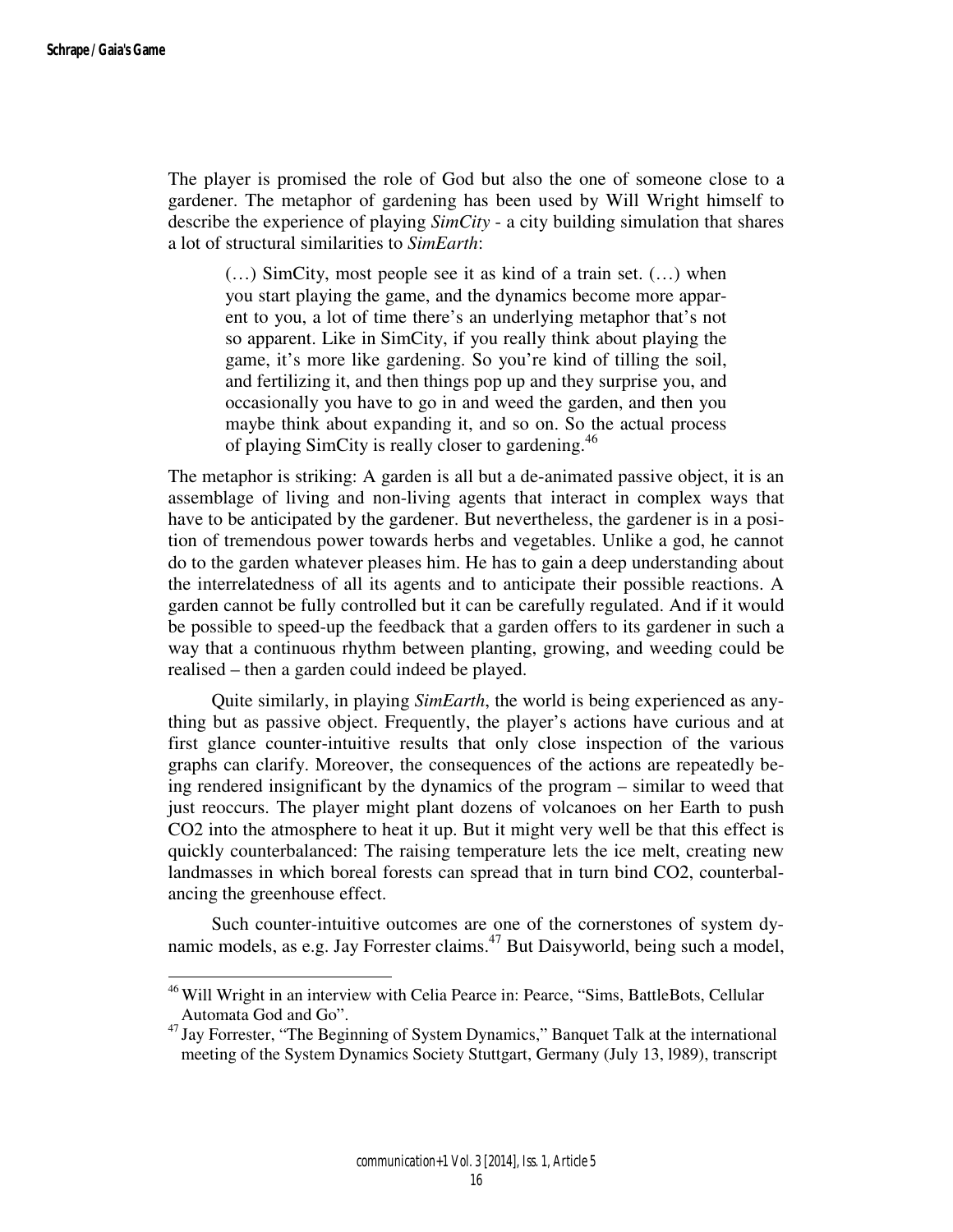offers these insights only for a fleeting moment. Soon, the user has tried out all existing variables and understands the mechanism. *SimEarth*, however, constantly surprises the player by showing unpredictable behaviour. The reason being that *SimEarth* combines system dynamics with *cellular automata*.

 As mentioned above, cellular automata can be considered as the bottom-up counterpart to system dynamics: where in the latter the structure of the system is predefined, in the former, it emerges in unpredictable ways out of just a few rule sets. A cellular automata program consists of a grid of cells, where each cell is programmed to use the input of its neighbouring cells and to process it according to rules. The interplay of a huge number of such cells can produce unpredictable patterns.<sup>48</sup>

 Like most of Maxis' Sim-games, *SimEarth* has a cellular automata module built into its core. It is coupled with five system dynamics models, that represent the Lithosphere, Aquasphere, Atmosphere, Biosphere, and the Civilisation on the planet.<sup>49</sup> Some of them can be tweaked and twisted by the player as explained. All of these models, however, are affecting one huge cellular automata module with 128 horizontal and 64 vertical tiles. The map, the player is interacting with, is the visual representation of its several layers. The description by Fred Haslan, the codesigned of *SimEarth*, gives a good impression of its complexity:

The basic model in this game is a state-based cellular automata. Cells maintain information on all five systems mentioned above. Our cells are organized into a number of two-dimensional arrays collectively called "the map." Generally speaking, cells are only affected by themselves and the eight adjacent cells—although there are exceptions. There are also a number of global values.

accessed July 28, 2014, http://clexchange.org/ftp/documents/systemdynamics/SD1989-07BeginningofSD.pdf.

<sup>&</sup>lt;sup>48</sup>The best known example of cellular automata is Conway's "Game of Life" that abstractly exemplifies how complexity can emerge out of a few evolutionary principles (cp. Martin Gardner, "Mathematical Games: The fantastic combinations of John Conway's new solitaire game , life'," in *Scientific American* 223 (1970)). The early Artificial Life experiments by Christopher Langton (cp. Langton, "Studying Artificial Life") were also built on the basis of cellular automata. From the 1980s on, the mathematician and physicist Stephen Wolfram explored the epistemological potential of cellular automata – a research that culminated in his controversial book *A New Kind of Science* (2002), where he suggested a paradigm shift in science via experimentation with cellular automata.

<sup>49</sup>Explained in: Fred Haslam, "SimEarth: A Great Toy," in *Integrated Global Models of Sustainable Development, Volume 3: Encyclopedia of Life Support Systems*, ed. by Akira Onishi (Oxford: EOLSS Publishers, UNESCO, 2009).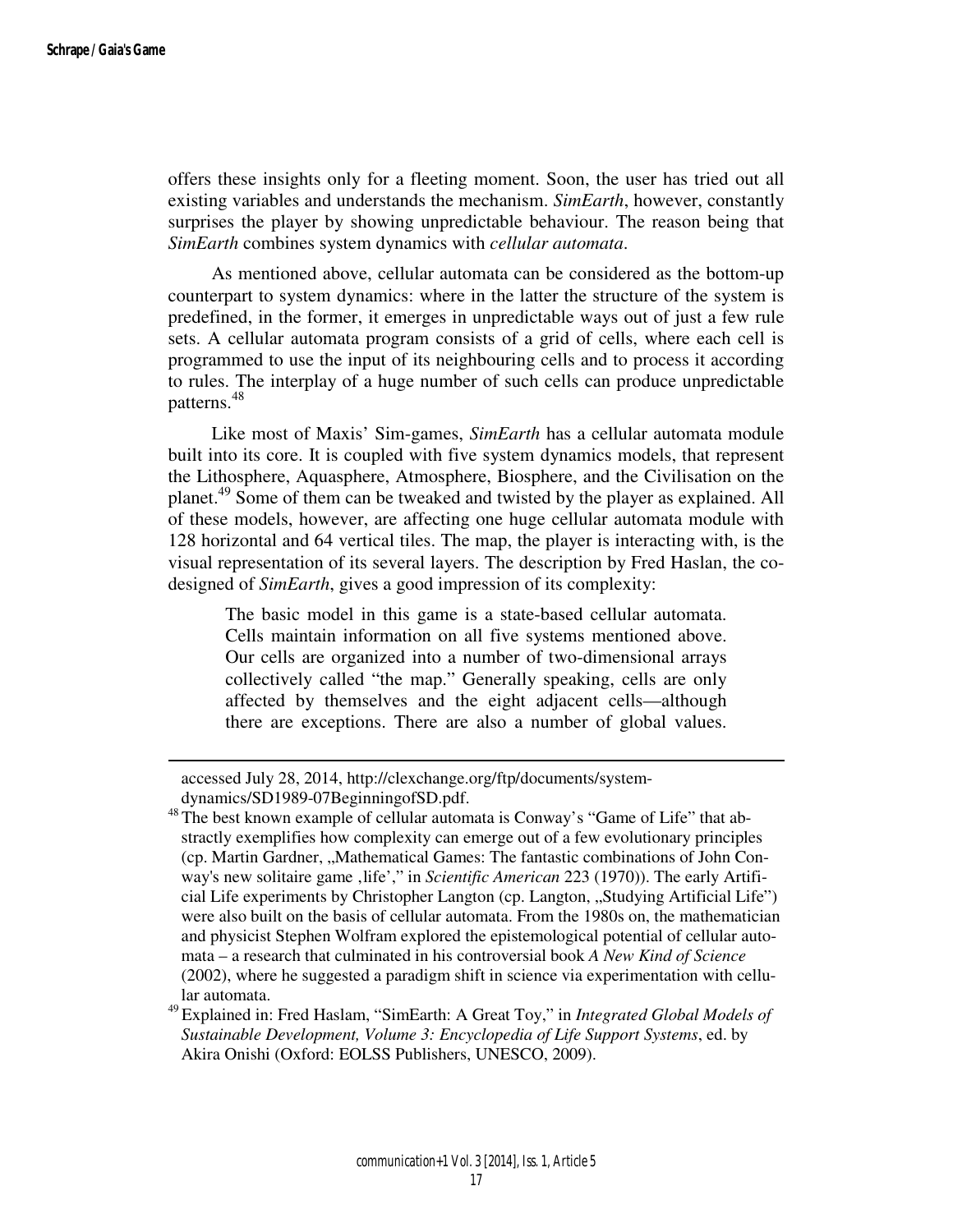These values record systemic state changes (such as the current era), summarized values (such as biomass or zoomass), and cumulative values (such as fossil fuels or nitrogen levels). (…) Each cell has 10 bytes of information. Here is a list of the values each tile contains: terrain altitude, magma drift direction, magma drift speed, ocean existence bit, ocean temperature, ocean motion direction, ocean motion speed, air temperature, air motion direction, air motion speed, air cloud density, random events, biomes, creatures, sapient objects, and a city preclusion bit. $50$ 

The outcome of the complex coupling of two very different approaches to simulation is striking: compared to the simple Daisyworld model, *SimEarth* holds much more potential for surprising outcomes that puzzle the player. Its possibility space is huge. In every run, it shows divergent emergent behaviours. The player doesn't always have the impression of being in control of the planet. Quite often, it feels, like Gaia is taking charge. The Earth can be played only to a certain degree, because at the same time it is playing with the player. As Haslam writes, this brings *SimEarth* actually in conflict with being a game in the traditional sense:

Another limitation on the simulation was our desire to make the resulting application into a game. We had to consider what would be interesting for the player, and we had to give him the power to change the environment. Ironically, we sort of failed in our initial attempt to make SimEarth into a game. Players could frequently win without touching a key.<sup>51</sup>

A simulation might run on its own (after receiving input values) but surely not a game. *SimEarth* therefore dwells precisely at the threshold between being a game and a quasi-scientific simulation. One could maybe call it a popular simulation like one speaks of popular science books.

 Even if not qualifying as a proper game, *SimEarth* surely allows to play with Gaia. McKenzie Wark describes a peculiar but fitting playing style.<sup>52</sup> He started the program every day before work with differing configurations, let it run, and returned in the evening to observe what happened to his planet: sometimes the world stayed barren, sometimes civilisation rose and fell, sometimes a nuclear winter froze the world, sometimes the greenhouse effect cooked it to death.

SimEarth gamers tell amazing stories: About the time the lid blew off the biosphere, but up rose a strain of intelligent robots. Or the

l

 $50$  Ibid., 48f.

 $51$  Ibid., 47f.

<sup>52</sup>McKenzie Wark, *Gamer Theory* (Cambridge: Harvard University Press, 2007), §201ff.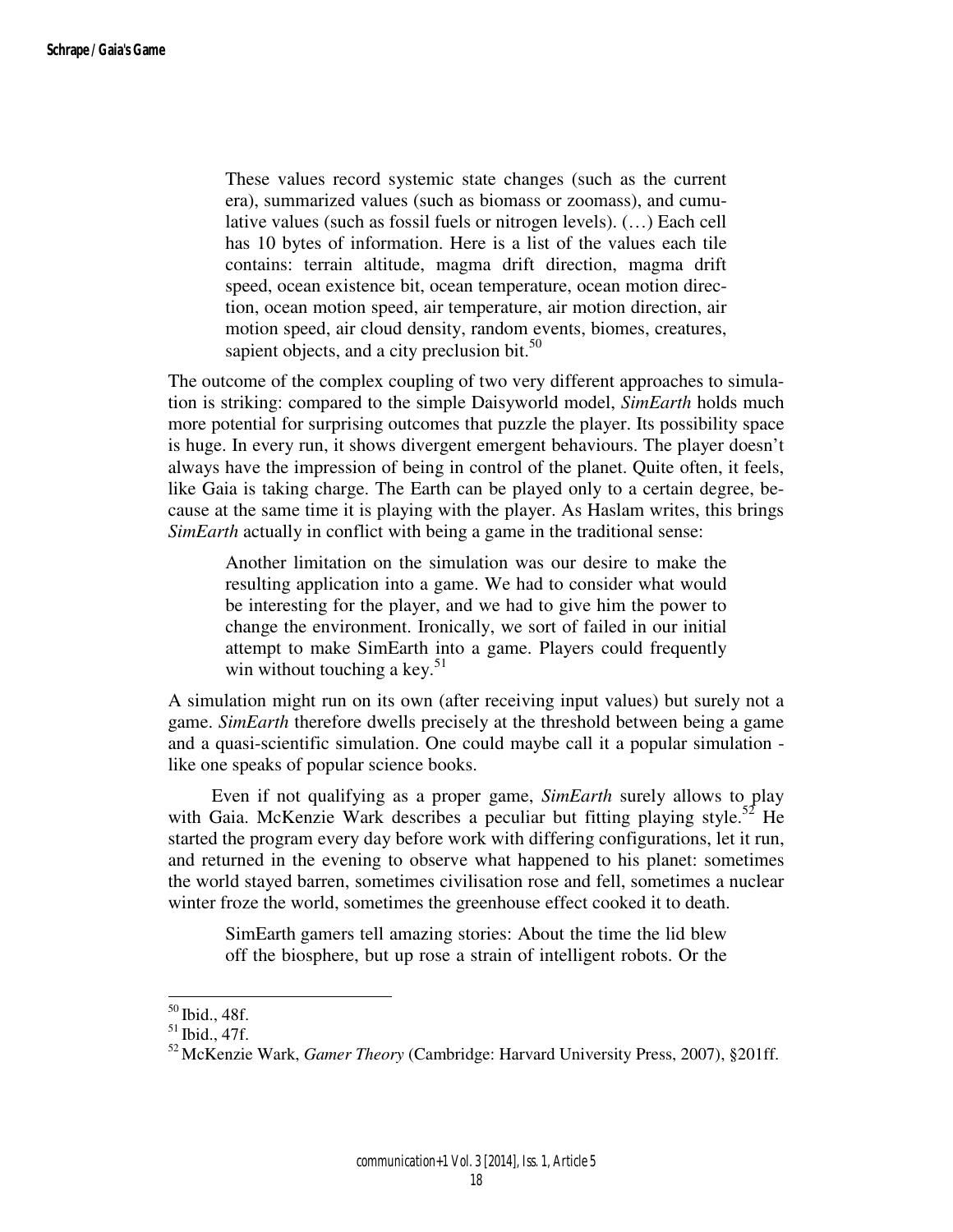time it ticked over for months, populated with a million sentient cetaceans, all using nanotechnology to run their watery utopia.<sup>53</sup>

In its capacity to surprise with unpredictable outcomes, emergent evolutionary paths, and geohistorical trajectories, *SimEarth* comes surprisingly close to Latour's autopoietic understanding of Gaia. It is not perfect in this regard: evolution occurs on multilinear but predefined ways, and the structures of its models (governing atmosphere, geosphere etc.) are fixed. The player might change the weight of specific factors, but she cannot change their coupling. Thus, the importance of e.g. oxygen for the prospering of higher life-forms is not contingent in this game. *SimEarth* remains a hybrid between a pure bottom-up and a top-down simulation. But this is exactly what opens up the possibility to play.

## **Can Gaia be Played?**

Lovelock's hypothesis was always heavily contested and often criticised for being too vague or not falsifiable.<sup>54</sup> But it became at least partly respectable because he made Gaia's principles explicit by translating his reasoning into equations that produced a seemingly objective and visual outcome, when processed. The recursion into mathematical notation and the implementation into a computer model proved that Gaia could actually work – it could be build and therefore exist. The incarnation of Gaia *in silico* was much more than an illustration; it was a proof of concept.<sup>55</sup>

 But the modelling approach of system dynamics used to build Daisyworld is not fit to exemplify Latour's Gaia. The reason being that the structure of such simulation models have to be predefined, what contradicts the emergent character of an autopoietic Gaia. A simulation built out of cellular automata, however, could very well create the unpredictable and contingent patterns, cycles and feedback-loops that Latour describes.

 Such a simulation, where all forms of life as well as their environment and the feedback-cycles between them emerge out of the interplay of digital equiva-

 $53$  Ibid.,  $8213$ .

 $<sup>54</sup>$  For an overview of the common points of critique see: James W. Kirchner, "The Gaia</sup> Theory: Fact, Theory, and Wishful Thinking," in: *Climatic Change* 52 (2002), accessed June 30, 2014,

http://seismo.berkeley.edu/~kirchner/reprints/2002\_55\_Kirchner\_gaia.pdf.

<sup>&</sup>lt;sup>55</sup> Moreover, the mathematical model allowed for a much more substantial critique of its premises – Gaia could become an object of critical discussion within the sciences. See, e.g., Kirchner's discussion of the premises of the Daisyworld model in the aforementioned article.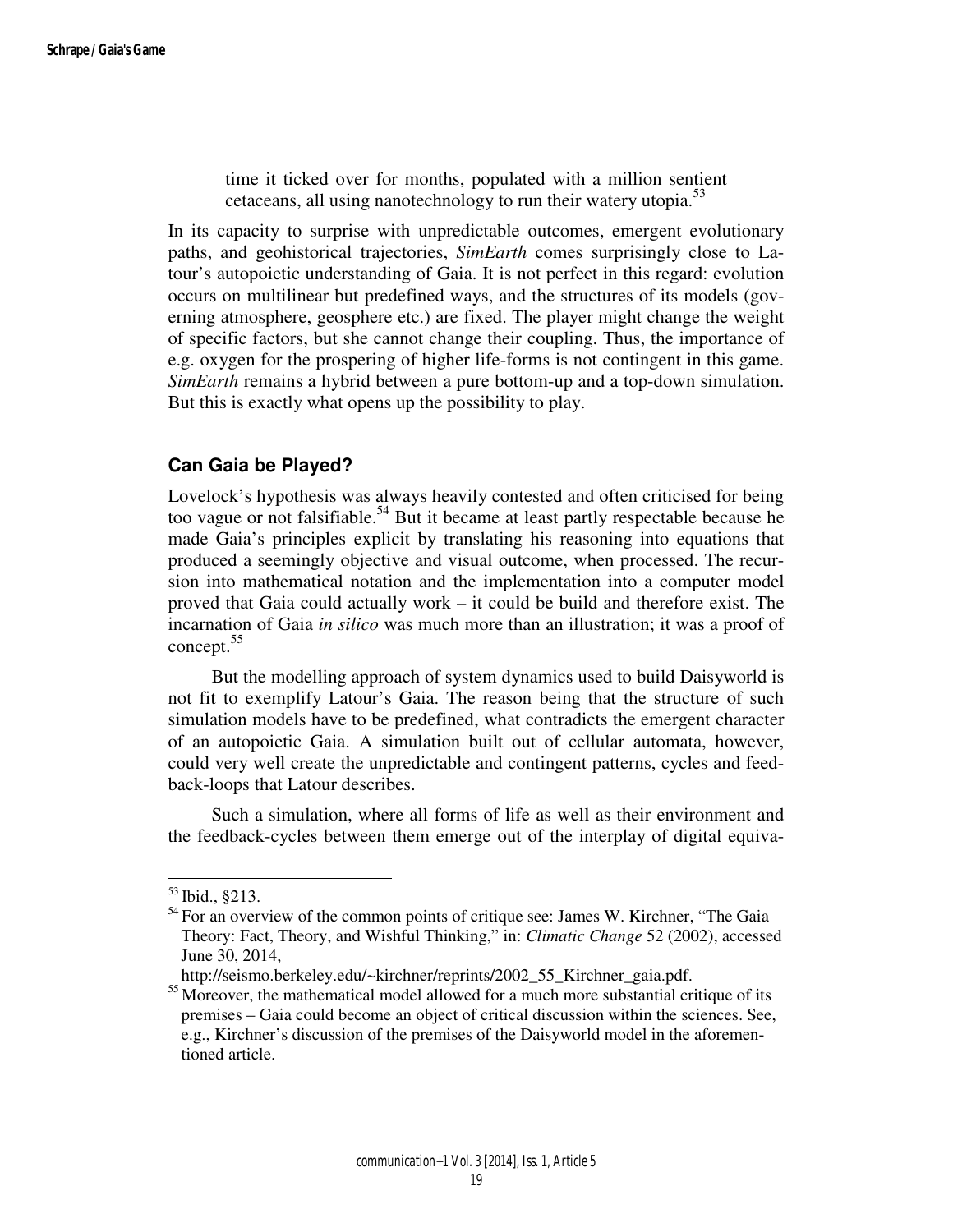lences to (bio)-chemical molecules, is, of course, utterly impossible at the present state. And even if it would be created, its emergent complexity would be so huge that it could hardly be analysed. It would therefore be nearly impossible to verify its validity. The perfect simulation of Gaia would be as bottom-up, as complex, and as opaque as the real world.

 But if, nevertheless, someone would try to model this kind of Gaia, it could be quite similar to *SimEarth*. While the inclusion of civilisations out of robots or dinosaurs in this game surely springs out of joy of pulp literature, its playful approach might be adequate to Gaia. The enormous variance in possible world histories that emerge out of the interactions with the game shows what Gaia is about: The fact that this or that specific cycle of nitrogen or  $CO<sup>2</sup>$  can be modelled in neat cybernetic feedback-loops is maybe not so relevant after all. The provocative power of the Gaia hypothesis lies in the description of a constantly emerging and contingent entity. Gaia cannot be built, it has to emerge. Such a view of Earth is not well suited for the fabrication of hard knowledge that can be put in explicit and non-ambiguous equations. The Gaia hypothesis (at least in Latour's reading) might not be fit to become a proper theory for the natural sciences. But it could deliver a good foundation for the exploration of various possible historical trajectories. The facticity of our world would thus become contingent. In such an understanding it is impossible to control Gaia - but maybe it can be played with.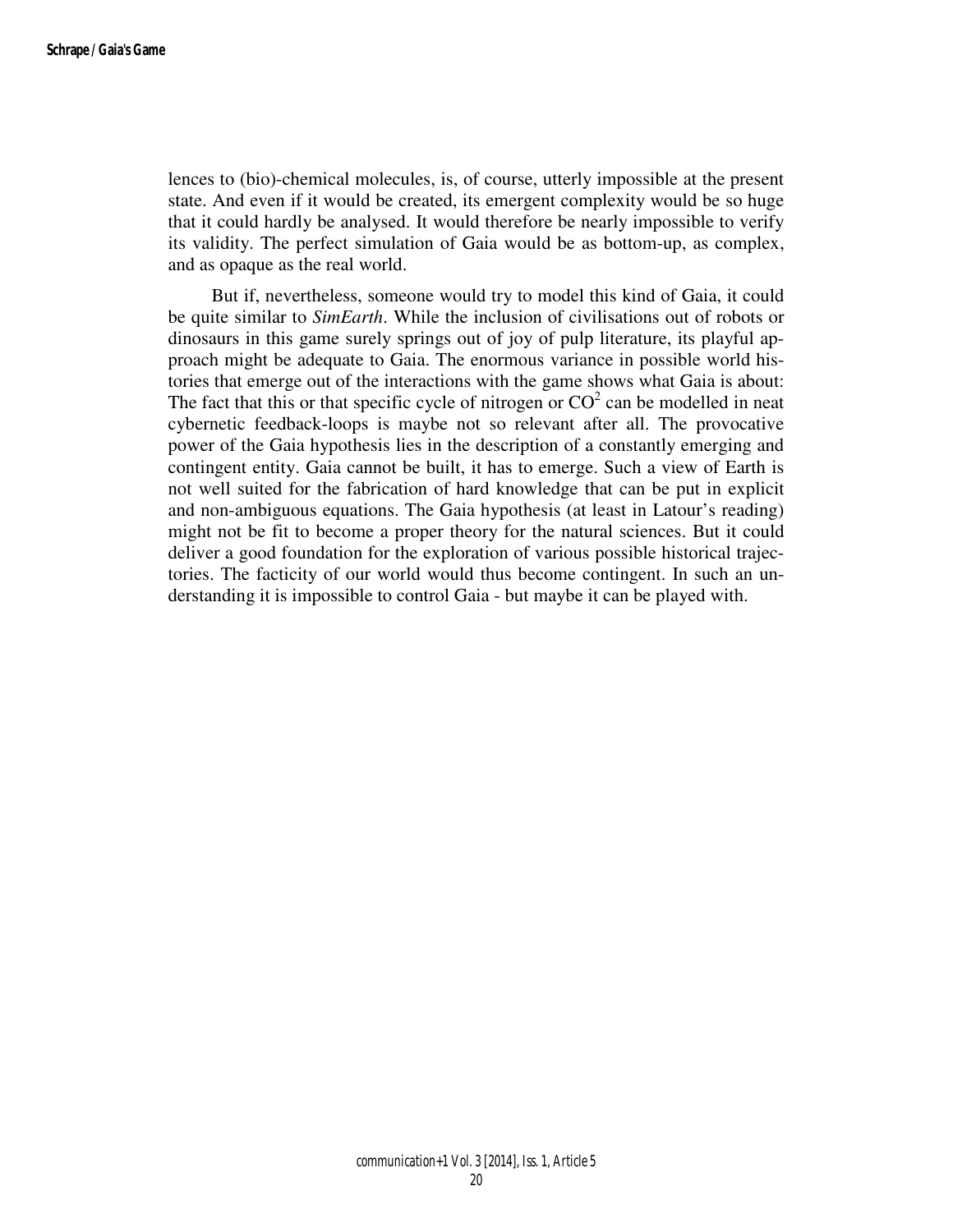#### **BIBLIOGRAPHY**

- Bertalanffy, Ludwig von. *General System theory: Foundations, Development, Applications*. New York: George Braziller, 1968.
- Clark, Bruce. "Neocybernetics of Gaia: The Emergence of Second-Order Gaia Theory." In: *Gaia in Turmoil: Climate Change, Biodepletion, and Earth Ethics in an Age of Crisis*, ed. by Eileen Crist and Bruce H. Rinker, 293-314. Cambridge: MIT Press, 2009.
- Dawkins, Richard. *The Extended Phenotype: The Long Reach of the Gene*. Oxford: Oxford University Press, 1982.
- Dawkins, Richard. *The Blind Watchmaker*. New York: Norton & Company, 1986.
- Doolitle, W. Ford. "Is Nature Really Motherly?" in *The CoEvolution Quarterly*, Spring (1981): 58-63.
- Foerster, Heinz von. "On Constructing a Realty," in *Understanding Understanding: Essays on Cybernetics and Cognition*. 221-227. New York: Springer, 2002 [1973].
- Forrester, Jay. *Urban Dynamics*. Waltham, MA: Pegasus Communications, 1969.
- Forrester, Jay. *World Dynamics*. Cambridge, MA: Wright-Allen Press, 1971.

Forrester, Jay. "The Beginning of System Dynamics" (Banquet talk at the international meeting of the System Dynamics Society Stuttgart, Germany, July 13, l989). Transcript Accessed July 28, 2014. http://clexchange.org/ftp/documents/system-dynamics/SD1989- 07BeginningofSD.pdf.

- Gardner, Martin. "Mathematical Games: The fantastic combinations of John Conway's new solitaire game 'life'," in *Scientific American* 223 (1970): 120-123.
- Golding, William. *The Lord of the Flies*. London: Faber and Faber, 1954.
- Haraway, Donna. "Gene. Maps and Portraits of Life Itself," in *Modest\_Witness@Second\_Millenium. FemaleMan\_Meets\_OncoMouse. Feminism and Technoscience*, ed. by Donna Haraway, 131-172. New York, London: Routledge, 1997.
- Haslam, Fred. "SimEarth. A Great Toy," in *Integrated Global Models of Sustainable Development, Volume 3: Encyclopedia of Life Support Systems*, ed. by Akira Onishi, 47-67. Oxford: EOLSS Publishers, UNESCO, 2009.
- Hayse, Mark. "God Games," in *Encyclopedia of Video Games: The Culture, Technology, and Art of Gaming. Volume One A-L*, ed. by Mark J. P. Wolf, 264-266. Santa Barbara, Denver, Oxford: Greenwood, 2012.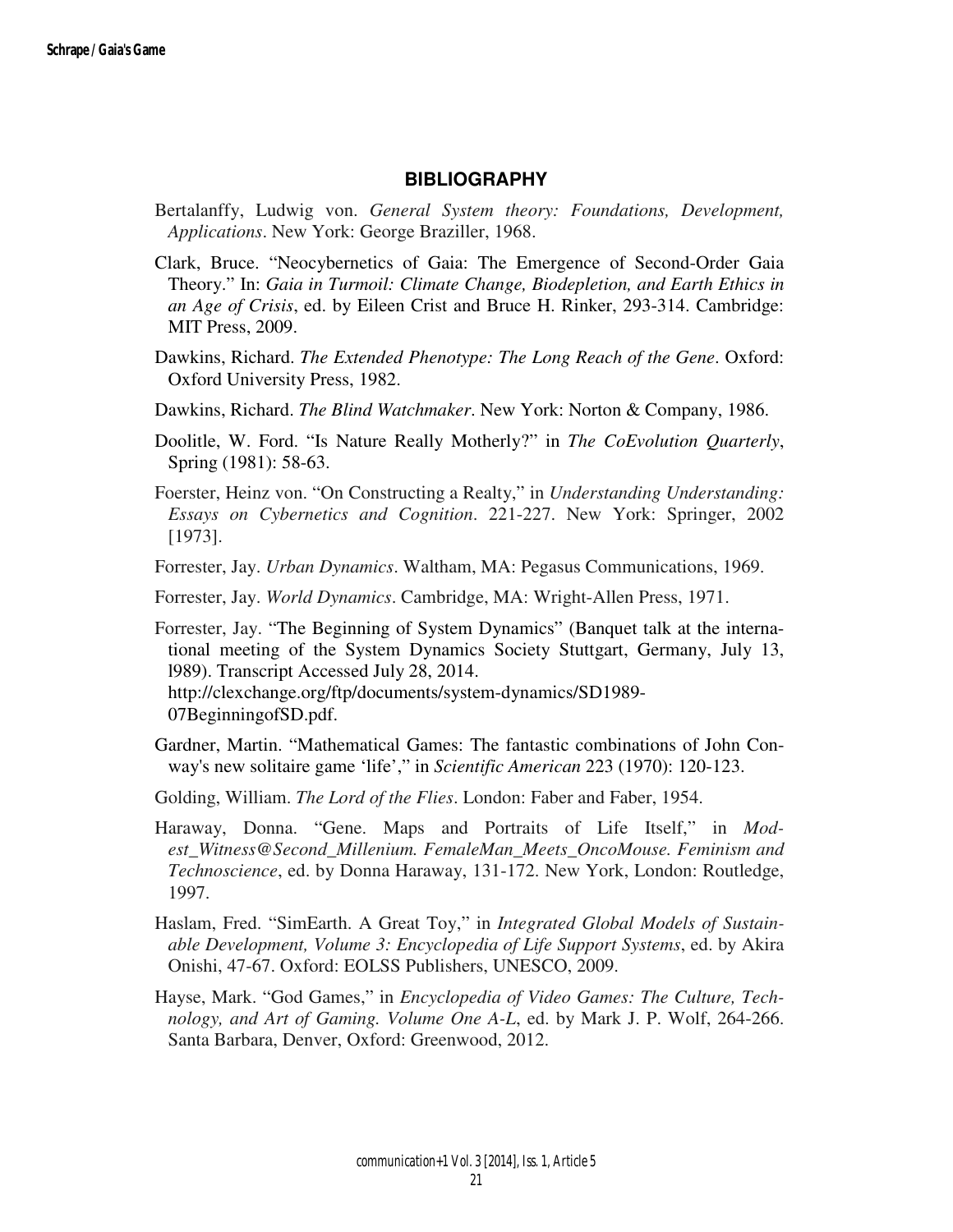Hölldobler, Bert; Wilson, E. O. *The Ants*. New York: Springer, 1990.

- Kirchner, James W. "The Gaia Theory: Fact, Theory, and Wishful Thinking," in *Climatic Change* 52 (2002): 391-408. Accessed June 30, 2014. doi: 10.1023/A:1014237331082
- Langton, Christopher. "Studying Artificial Life with Cellular Automata," in *Physica D: Nonlinear Phenomena* 22 (1986): 120-149. Accessed June 30, 2014. doi: 10.1016/0167-2789(86)90237-X
- Langton, Christopher. "SimLife from Maxis: Playing with Virtual Nature." In: *The Bulletin of the Santa Fe Institute* 7 (1992): 4-6.
- Latour, Bruno. *An Inquiry into Modes of Existence: An Anthropology of the Moderns*. Cambridge: Harvard University Press, 2013.
- Latour, Bruno. "Facing Gaia: Six Lectures on the Political Theology of Nature. Being the Gifford Lectures on Natural Religion (Presented at Edinburgh, February 18-28, 2013). Pre-released manuscript accessed July 2, 2014. http://www.bruno-latour.fr/sites/default/files/downloads/GIFFORD-SIX-LECTURES\_1.pdf.
- Lovelock, James E., and Giffin, C. E. "Planetary Atmospheres: Compositional and Other Changes Associated with the Presence of Live," in *Advances in Astronautical Sciences* 25 (1969), 179-193.

Accessed June 30, 2014. http://www.jameslovelock.org/page19.html.

- Lovelock, James E., and Margulis, Lynn. "Atmospheric Homeostasis by and for the Biosphere: The Gaia Hypothesis," in *Tellus* 26 (1974): 2-10. Accessed July 30, 2014. doi: 10.1111/j.2153-3490.1974.tb01946.x.
- Lovelock, James E. *Gaia: A New Look at Life on Earth*. Oxford: Oxford University Press, 2000 [1979].
- Lovelock, James E. "Biological Homeostasis of the Global Environment: The Parable of Daisyworld," in *Tellus* 35 (1983): 284-289. Accessed July 30, 2014. doi: 10.1111/j.1600-0889.1983.tb00031.x.
- Lovelock, James E., and Allaby, Michael. *The Greening of Mars*. New York: Warner Books, 1985.
- Lovelock, James E. *Ages of Gaia*. Oxford: Oxford University Press, 1995 [1988].
- Lovelock, James E. *The Vanishing Face of Gaia*. New York: Basic Books, 2009.
- Margulis, Lynn, and Sagan Dorion. *What is Life?* Oakland, CA: University of California Press, 2000.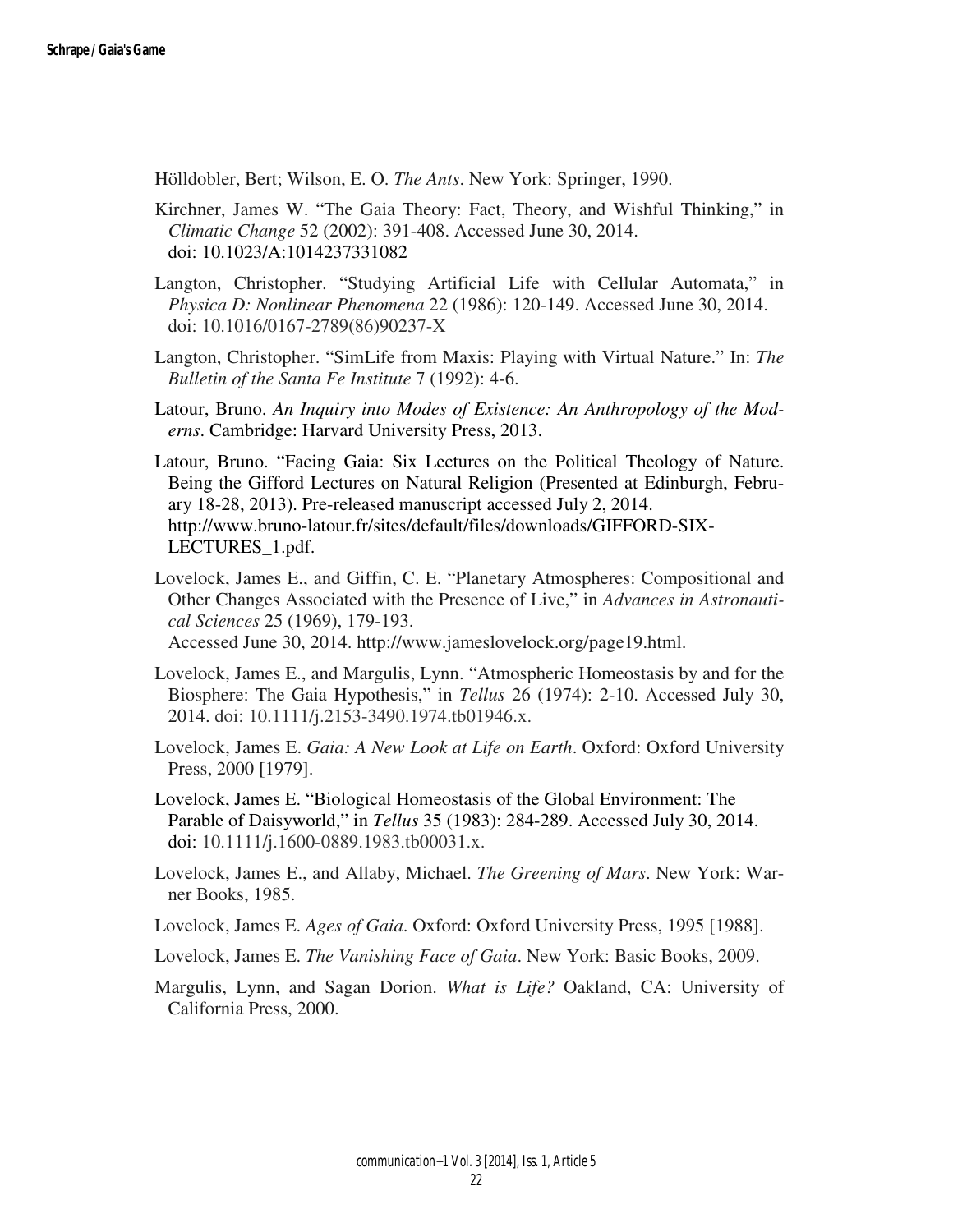- Maturana, Humberto R., and Varela, Francisco J. *Autopoiesis and Cognition: The Realization of the Living*. Dordrecht, Boston, London: Reidel Publishing, 1980 [1972].
- Meadows, Donella H., and Meadows, Dennis L., and Randers, Jorgen, and Behrens III, William W. *The Limits to Growth*. New York: Universe Books, 1972.
- Neitzel, Britta. "Point of View und Point of Action: Eine Perspektive auf die Perspektive in Computerspielen," in *Computer/Spiel/Räume: Materialien zur Einführung in die Computer Game Studies*. *Hamburger Hefte zur Medienkultur* 5, published by Institut für Medien und Kommunikation, University Hamburg, ed. by Klaus Bartels and Jan-Noel Thon (2007): 8-28.
- Paley, William. *Natural Theology or Evidences of the Existence and Attributes of the Deity*. London: R. Faulder, 1802.
- Pearce, Celia. "Sims, BattleBots, Cellular Automata God and Go: A Conversation with Will Wright by Celia Pearce," in *Game Studies* 2 (2002). Accessed July 3, 2014. http://www.gamestudies.org/0102/pearce/
- Salen, Katie, and Zimmerman, Eric. *Rules of Play: Game Design Fundamentals*. Cambridge, MA: MIT Press, 2004.
- Schmitt, Carl. *Politische Theologie: Vier Kapitel zu der Lehre von der Souveränität*. München: Duncker und Humblot, 1922.
- Wark, McKenzie. *Gamer Theory*. Cambridge: Harvard University Press, 2007.
- Wiener, Norbert. *Cybernetics: Or Control and Communication in the Animal and the Machine*. Mass.: MIT Press, 1948.
- Wilson, Johnny L. *The SimEarth Bible*. New York: Osborn McGraw-Hill, 1991.

Wolfram, Stephen. *A New Kind of Science*. Champaign, Ill: Wolfram Media, 2002.

#### **LUDOGRAPHY**

- Populous (1989): Bullfrog. Electronic Arts. Acorn 32-bit, Amiga, Atari ST, DOS, Genesis, Macintosh, PC-98, SEGA Master System, Sharp X68000, SNES, TurboGrafx-16,Windows 3.x.
- SimAnt: The Electronic Ant Colony (1991): The Electronic Ant Colony. Maxis Software. Ocean Software. Amiga, DOS, FM Towns, Macintosh, PC-98, Sharp X68000,SNES, Windows 3.x.
- SimCity (1989): Maxis. Various Publishers. Acorn 32-bit, Amiga, Amstrad CPC, Atari ST, BBC Micro, CDTV, Commodore 64, DOS, Electron, FM Towns, Mac-